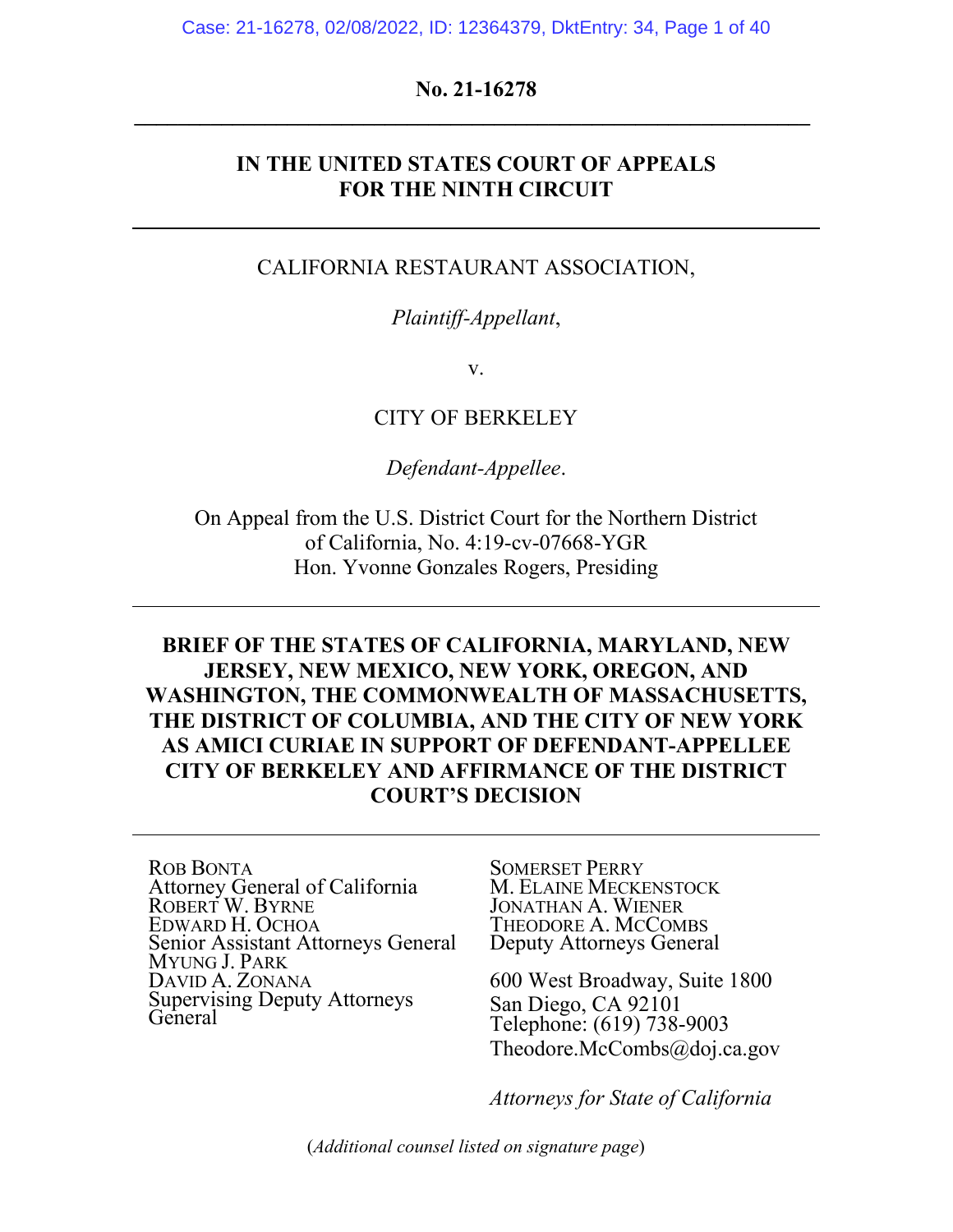# **TABLE OF CONTENTS**

# **Page**

| $\mathbf{I}$ . | The Text of Section 6297(c) Does Not Reach the |                                                                                                                                                                                                 |  |
|----------------|------------------------------------------------|-------------------------------------------------------------------------------------------------------------------------------------------------------------------------------------------------|--|
|                | A.                                             | The Ordinance Does Not Concern Any Covered<br>Product's "Energy Use" Because It In No Way<br>Regulates the Quantity of Energy Consumed by                                                       |  |
|                | B.                                             | None of CRA's Arguments Connect the Ordinance<br>to the Quantity of Energy an Appliance Consumes                                                                                                |  |
|                |                                                | 1.<br>The Ordinance Does Not Set a "Zero"<br>Natural Gas" or "Zero Energy" Standard for                                                                                                         |  |
|                |                                                | The Term "Concerning" Does Not Expand<br>2.<br>the Scope of EPCA Preemption to Reach the                                                                                                        |  |
| II.            |                                                | Section 6297's Other Provisions Confirm that Congress<br>Did Not Intend to Preempt State and Local Laws Like the                                                                                |  |
|                | А.                                             | The Structure and Purpose of EPCA's Appliance-<br>Related Preemption Provisions Confirm that<br>Congress Preempted Only State Regulations that<br>Set Rival Standards for a Covered Appliance's |  |
|                | B.                                             | Reading EPCA against a Backdrop of State and<br>Local Regulation of Natural Gas Infrastructure<br>Further Confirms the Ordinance Is Not Preempted 27                                            |  |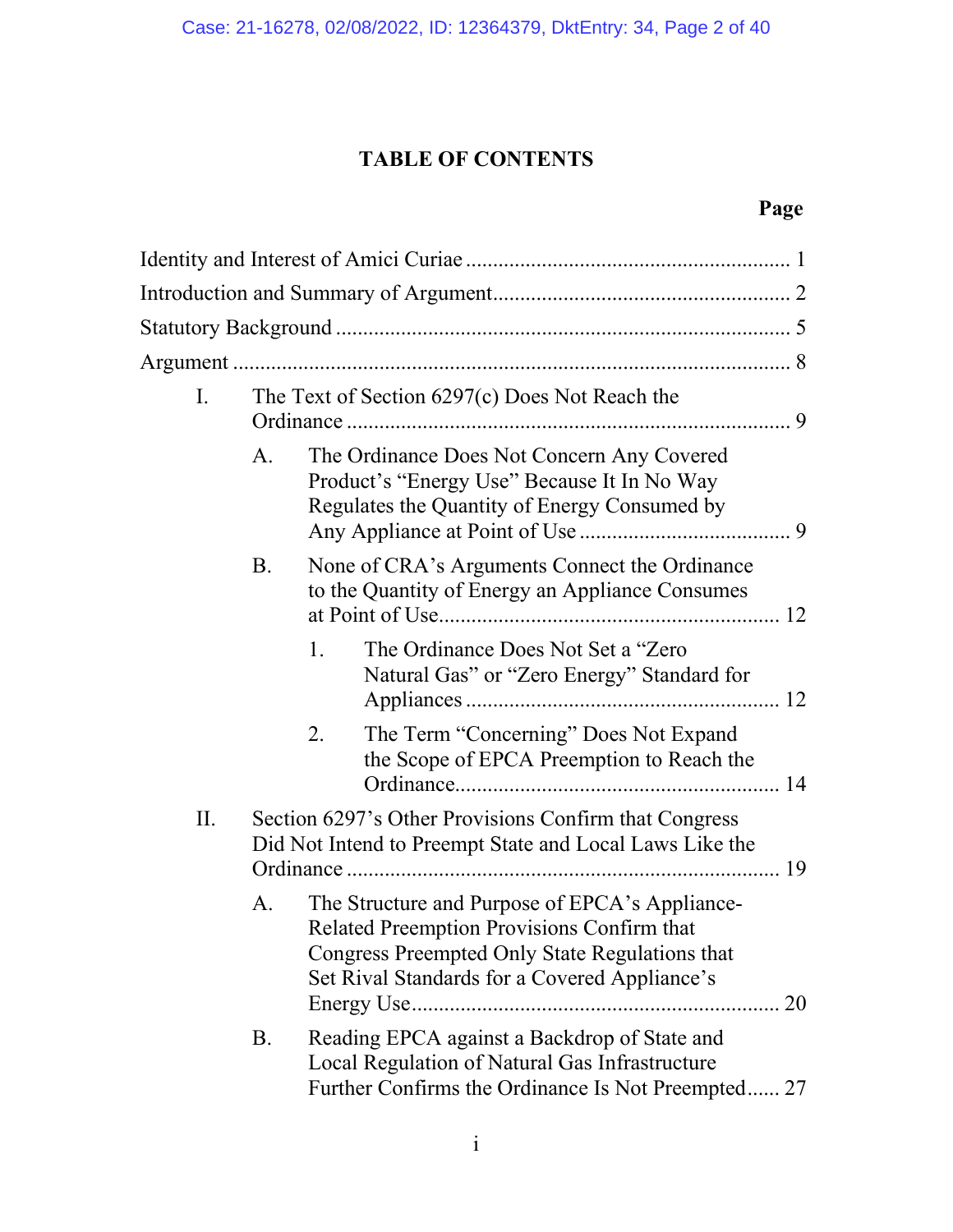Case: 21-16278, 02/08/2022, ID: 12364379, DktEntry: 34, Page 3 of 40

# **TABLE OF CONTENTS (continued)**

# **Page**

|--|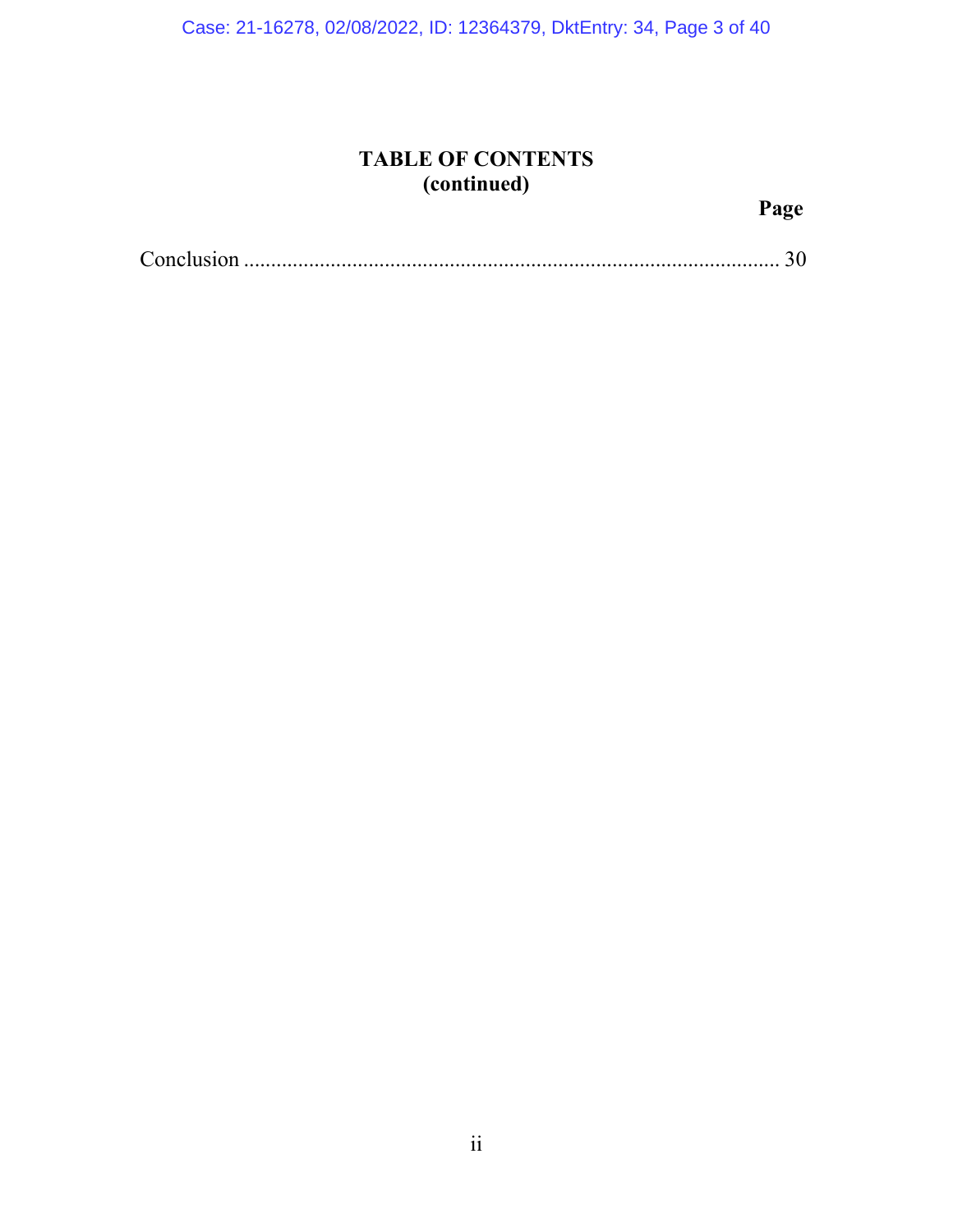# **TABLE OF AUTHORITIES**

# **CASES**

| Air Conditioning & Refrigeration Institute v. Energy Resources                                 |  |
|------------------------------------------------------------------------------------------------|--|
| Conservation & Development Commission                                                          |  |
| <b>Bond v. United States</b>                                                                   |  |
| Building Industry Ass'n of Washington v. Washington State<br><b>Building Code Council</b>      |  |
| California Division of Labor Standards Enforcement v.<br>Dillingham Constr., N. A.             |  |
| Dan's City Used Cars, Inc. v. Pelkey                                                           |  |
| Engine Manufacturers Ass'n v. South Coast Air Quality<br><b>Management District</b>            |  |
| Food & Drug Administration v. Brown & Williamson Tobacco<br>Corp.                              |  |
| Gobeille v. Liberty Mutual Insurance Co.                                                       |  |
| In re Volkswagen "Clean Diesel" Marketing, Sales Practices,<br>& Products Liability Litigation |  |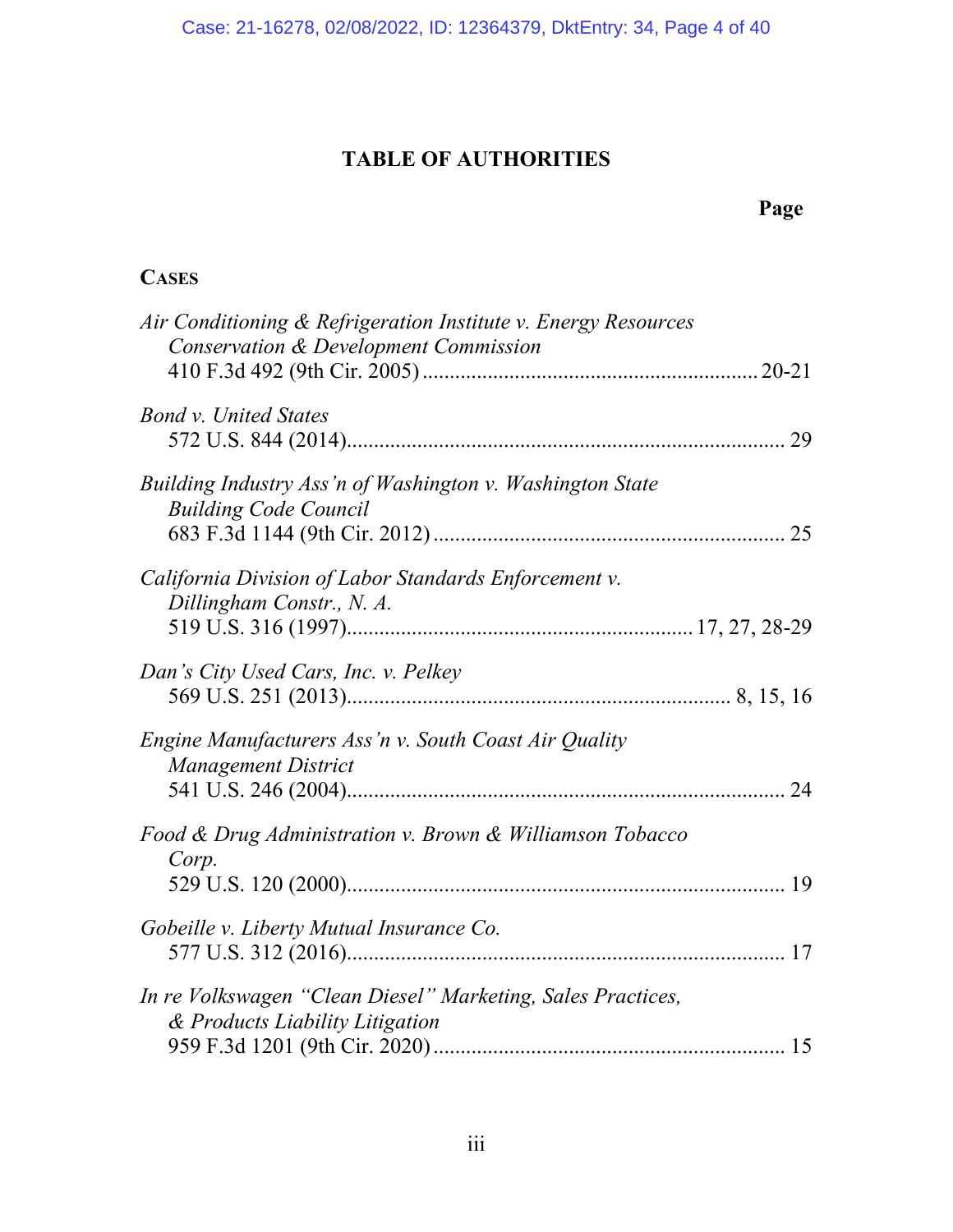# **TABLE OF AUTHORITIES (continued)**

| Jama v. Immigration & Customs Enforcement                                            |  |
|--------------------------------------------------------------------------------------|--|
| Maracich v. Spears                                                                   |  |
| Murphy v. National Collegiate Athletic Ass'n                                         |  |
| New York State Conference of Blue Cross & Blue Shield Plans<br>v. Travelers Ins. Co. |  |
|                                                                                      |  |
| Oneok, Inc. v. Learjet, Inc.                                                         |  |
| Panhandle East Pipe Line Co. v. Public Service Commission of<br>Indiana              |  |
|                                                                                      |  |
| Rutledge v. Pharmaceutical Care Management Ass'n                                     |  |
| <b>STATUTES</b>                                                                      |  |
| United States Code, Title 15                                                         |  |
| United States Code, Title 29                                                         |  |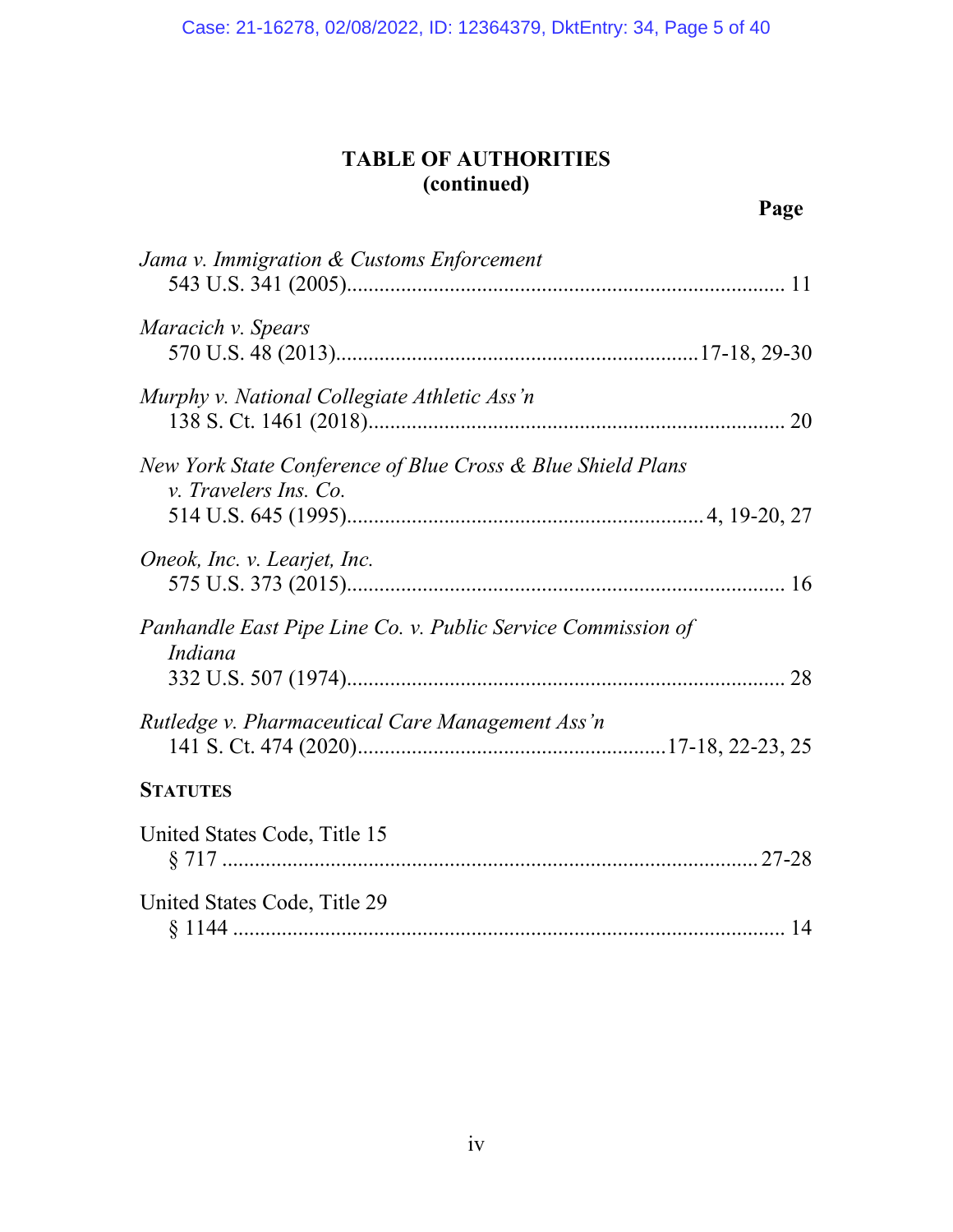# TABLE OF AUTHORITIES (continued)

Page

| United States Code, Title 42 |  |  |
|------------------------------|--|--|
|                              |  |  |

| United States Code, Title 49 |  |
|------------------------------|--|
|                              |  |
| <b>COURT RULES</b>           |  |
|                              |  |
| <b>OTHER AUTHORITIES</b>     |  |

|--|--|--|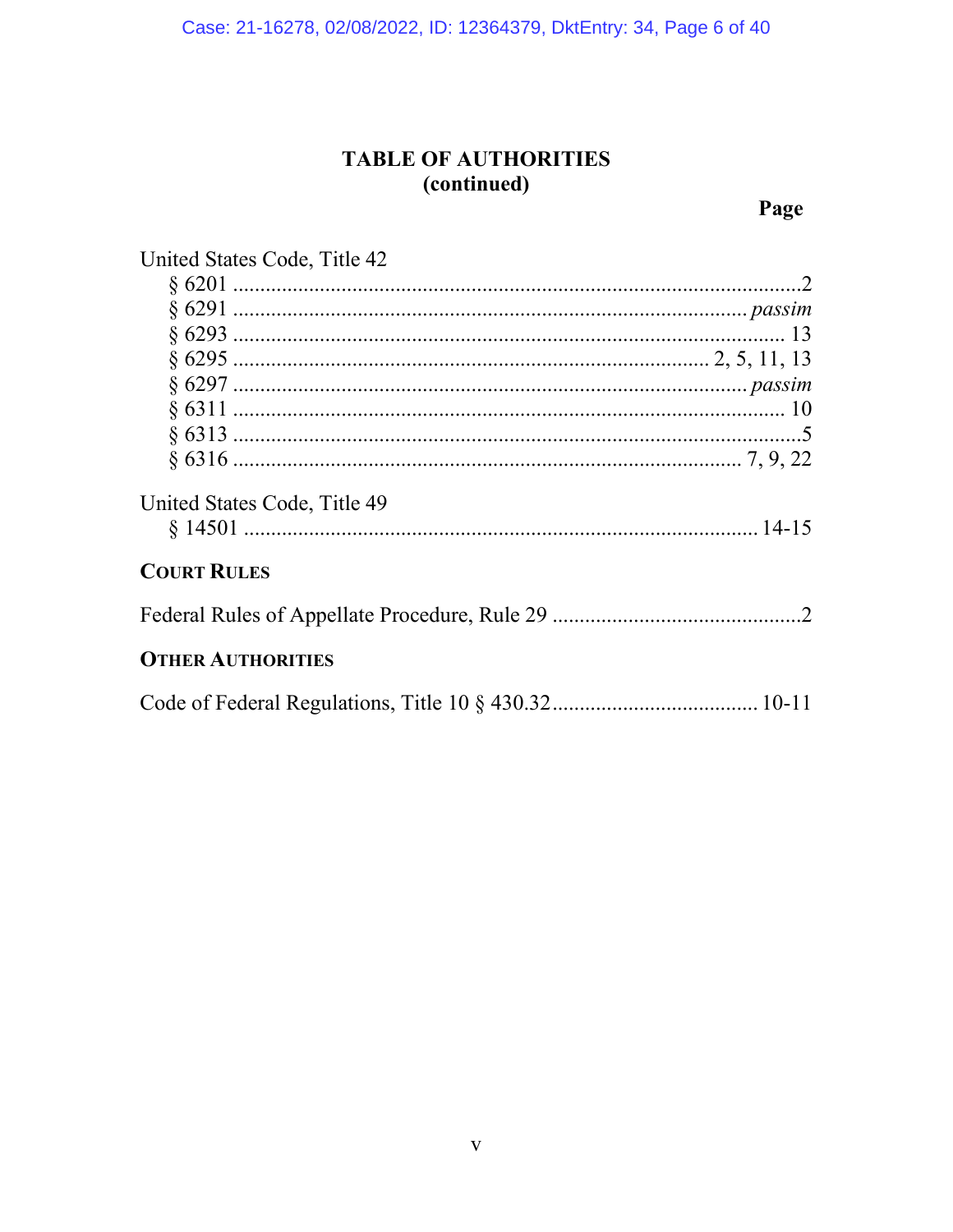#### **IDENTITY AND INTEREST OF AMICI CURIAE**

This case presents the question of whether an express preemption provision related to appliances' energy use in the Energy Policy and Conservation Act (EPCA) forces state and local governments to allow natural gas connections in new buildings, despite their traditional authority over gas distribution. The undersigned States have a substantial interest in this preemption issue, and in the principles courts apply when addressing a claim that a state or local law impermissibly concerns "energy use" under EPCA. In addition, the undersigned States and their agencies, such as the California Air Resources Board, regularly confront, both in court and as part of their legislative and rulemaking processes, arguments that federal statutes expressly preempt state laws and regulations.<sup>[1](#page-6-0)</sup>

This brief is submitted by the States of California, Maryland, New Jersey, New Mexico, New York, Oregon, and Washington, the Commonwealth of Massachusetts, the District of Columbia, and the City of New York pursuant to Rule 29(a)(2) of the Federal Rules of Appellate Procedure. The City of New York received the consent of all parties to file

<span id="page-6-0"></span><sup>&</sup>lt;sup>1</sup> *Amici* file this brief solely on the limited question of federal preemption, and take no position on the state-law preemption claims, the policy of Berkeley's ordinance, or any other issue not on appeal.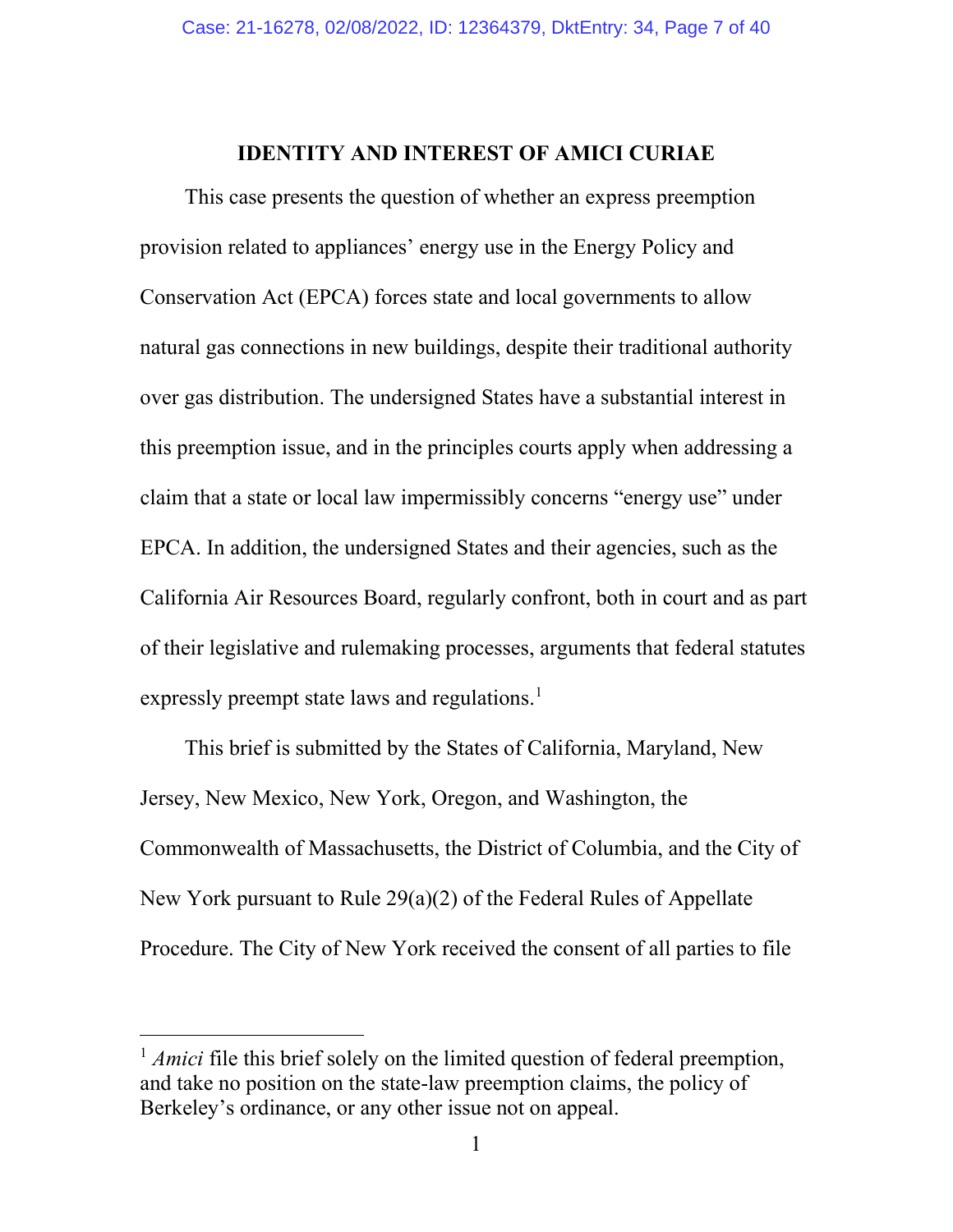this brief with *amici* States. No party's counsel authored any part of this brief, nor did anyone contribute money to fund its preparation or submission.

#### **INTRODUCTION AND SUMMARY OF ARGUMENT**

In the midst of a historic energy crisis, Congress enacted the Energy Policy and Conservation Act of 1975 to "conserve energy supplies through energy conservation programs" and, most relevantly here, "provide for improved energy efficiency of . . . major appliances, and certain other consumer products." 42 U.S.C. § 6201(4), (5). Accordingly, Congress authorized the U.S. Department of Energy to establish "energy conservation standards" for consumer and industrial appliances. Congress also decided that such federal standards should be exclusive: rather than face a potential patchwork of federal and state energy conservation standards for appliances, manufacturers should be able to design their products to uniform standards. In 1987, Congress therefore included an express preemption provision stating that, once a federal standard becomes effective for a given "covered product," "no State regulation concerning the energy efficiency, energy use, or water use of such covered product shall be effective with respect to such product." *Id.* §§ 6295, 6297(c).

That provision does not preempt the regulation at issue here, the City of Berkeley's Natural Gas Infrastructure Ordinance, No. 7,672-N.S (the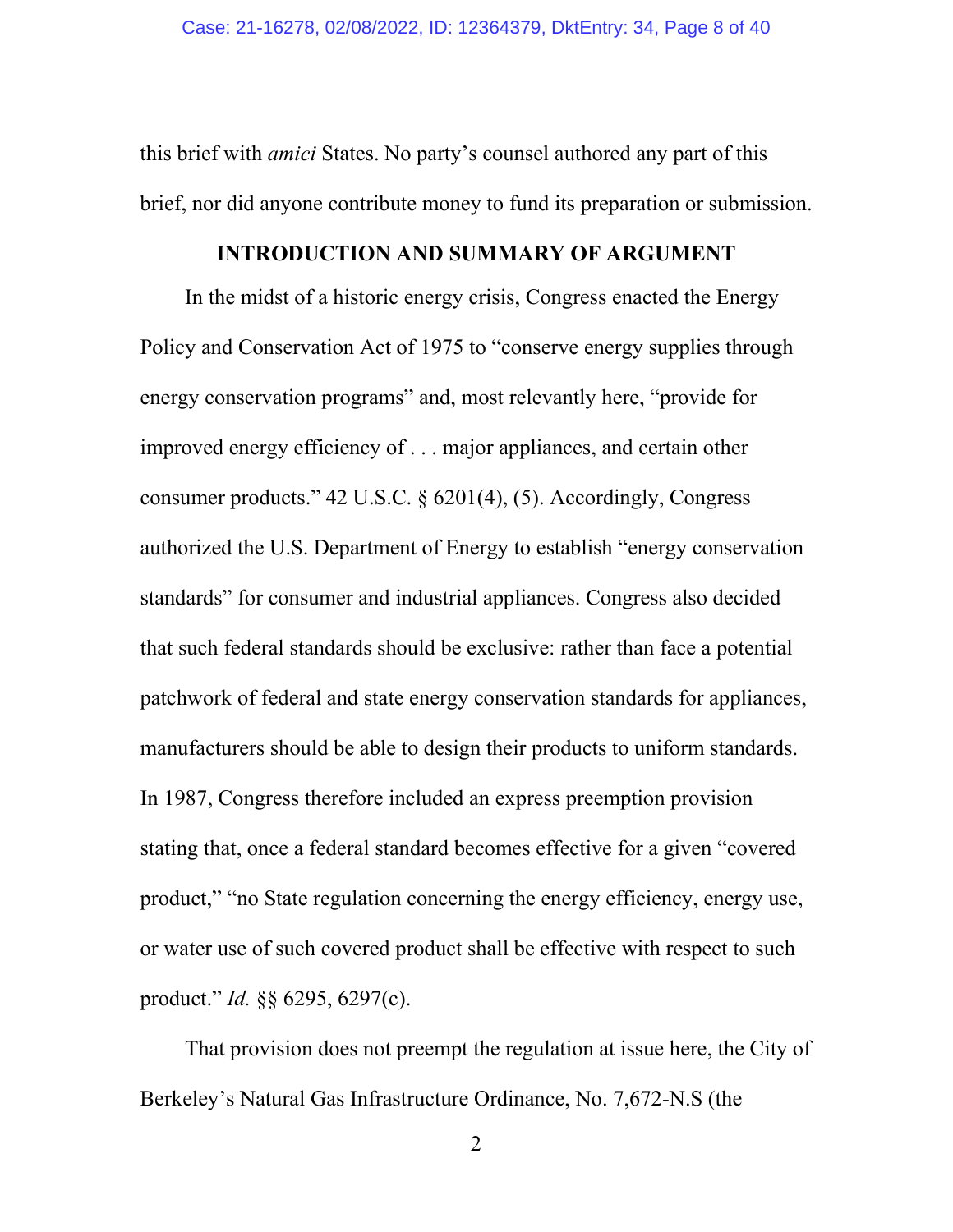Ordinance). Congress used precise language to define the key terms that mark out the preempted domain, particularly the "energy use" of a covered product, which Congress defined as the "quantity" of energy consumed by an appliance at its point of use, as measured under a federal test procedure. 42 U.S.C. § 6291(3), (4), (5). But the Ordinance does not address the "quantity" of energy that any appliance consumes. The Ordinance—driven chiefly by the City's concerns over the health, safety, and environmental impacts of natural gas—provides that new buildings in Berkeley will not be constructed with the infrastructure to distribute or deliver gas. This at most concerns the *type* of energy that is available in a building, but not the *amount* of energy any particular appliance consumes.

Because the Ordinance does not address "energy use," the California Restaurant Association's (CRA) arguments about the term "concerning" in section 6297(c) are beside the point. All those arguments depend on an incorrect premise: that the Ordinance's regulation of the type of energy available in new buildings is an "indirect, less-than-explicit" regulation of the quantity of energy appliances in those buildings will use. Appellant's Opening Br., ECF No. 13-1 (AOB) at 28. But CRA advances no interpretation of "concerning" that bridges the distinction between energy type and quantity—nor is there one. When confronted with purportedly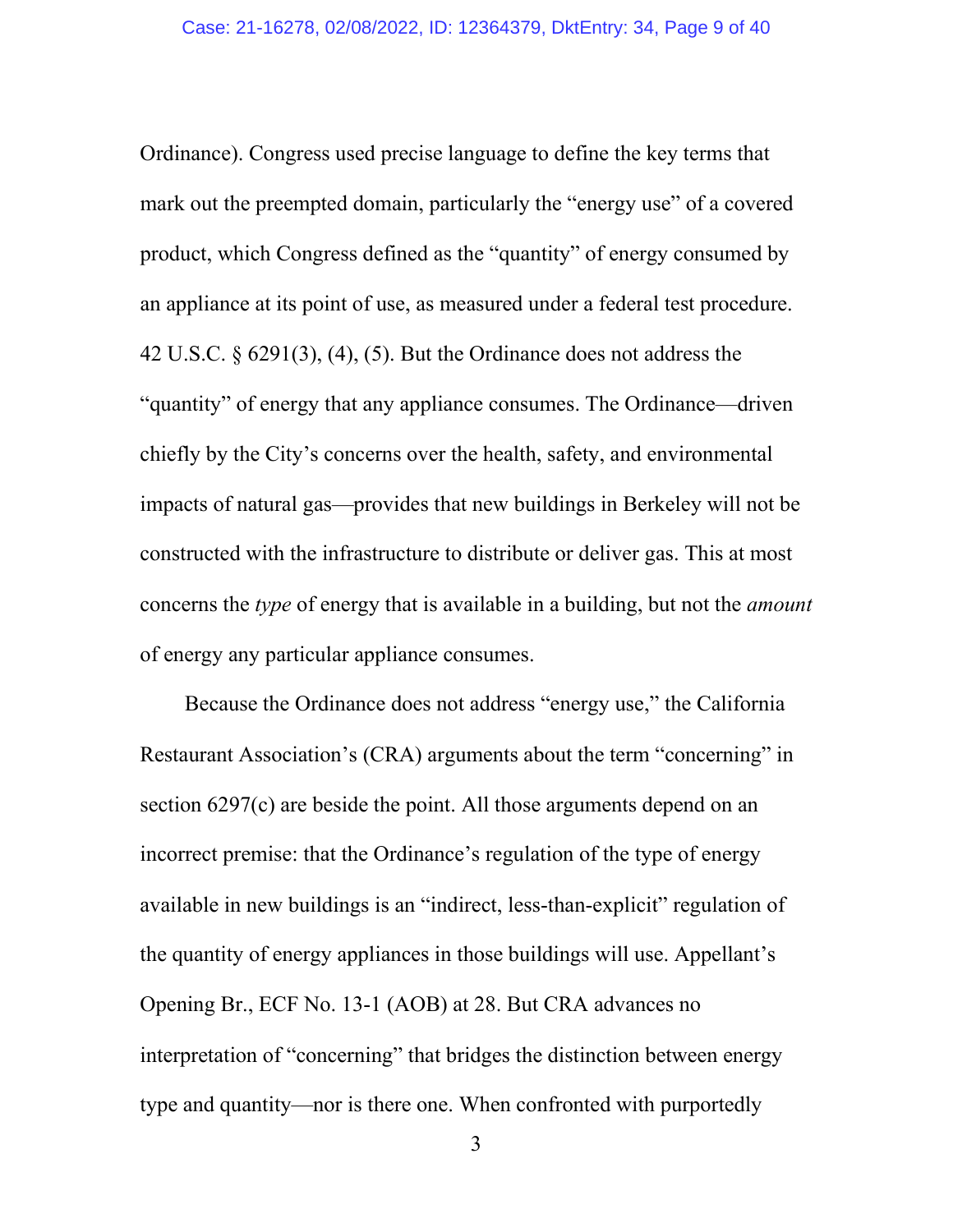expansive terms like "concerning" in a preemption provision, courts must identify limiting principles to prevent preemption from sweeping beyond Congress's intent: "If 'relate to' were taken to extend to the furthest stretch of its indeterminacy, then . . . preemption would never run its course, for 'really, universally, relations stop nowhere.'" *N.Y. State Conf. of Blue Cross & Blue Shield Plans v. Travelers Ins. Co.*, 514 U.S. 645, 655 (1995) ("*Travelers*") (citations omitted). Here, the decisive limiting principle, grounded in EPCA's text, is that regulations that are indifferent to the quantitative amounts of energy an appliance consumes at point of use do not "concern[] . . . energy use" and are not preempted.

The rest of EPCA's relevant text and structure confirms this conclusion, as do other statutes. EPCA's appliance preemption provisions exhibit a consistent focus on state regulations that compete with federal energy conservation standards, thereby undermining the uniformity that Congress sought to foster. But the Ordinance in no way functions as a rival standard, because it is indifferent to the energy use of any appliance. Moreover, when these provisions are read against the background of the 1938 Natural Gas Act and the long history of state and local regulation of gas distribution, the inference that Congress intended EPCA's appliance program to preempt laws like the Ordinance is implausible. Here again,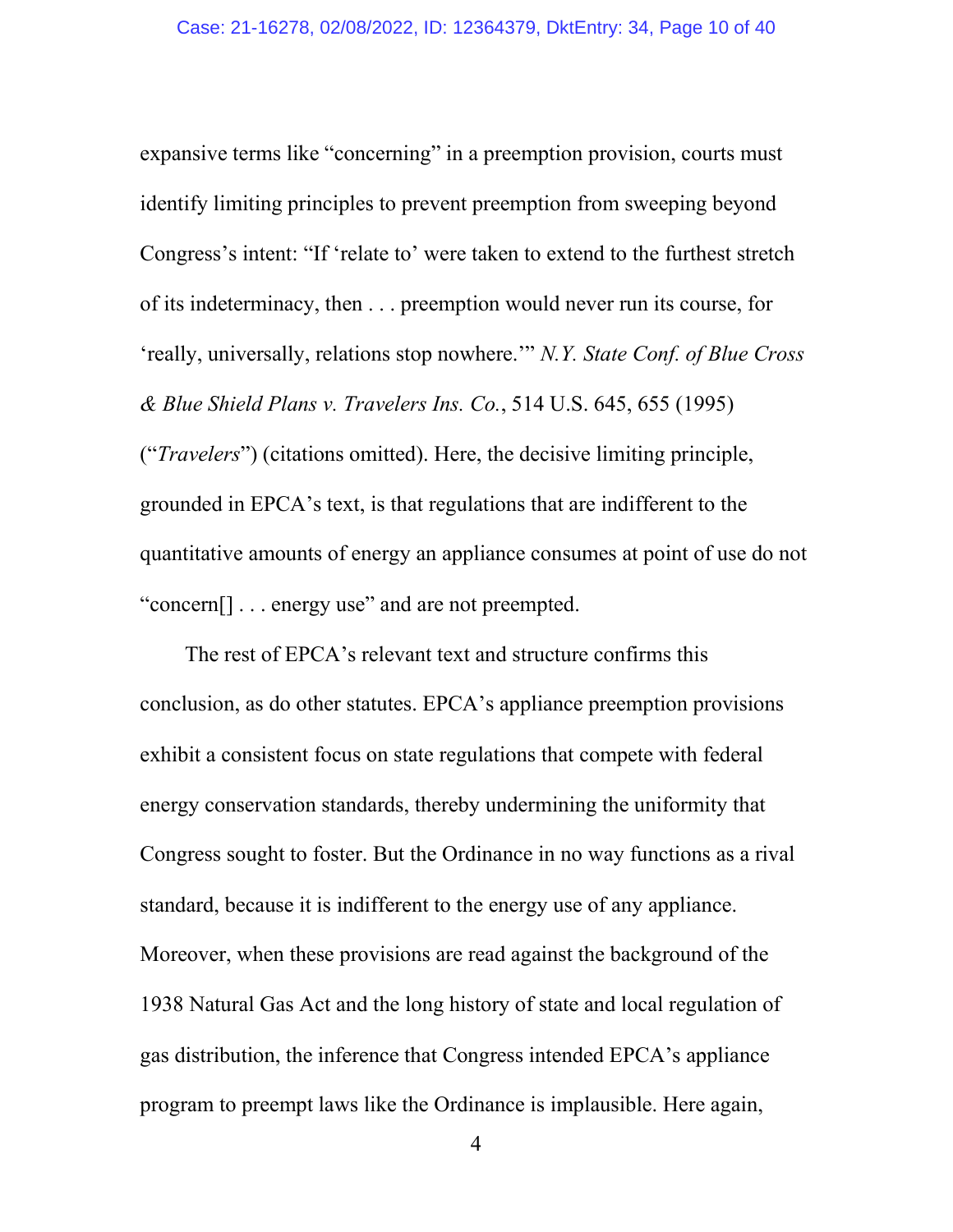because the Ordinance does not create anything like a rival energy conservation standard, but falls squarely within state and local governments' preserved authority over gas distribution, the term "concerning" in section 6297(c) cannot stretch the scope of preemption so far as to encompass the Ordinance.

The District Court was correct that EPCA does not preempt Berkeley's Natural Gas Infrastructure Ordinance, and its decision should be affirmed.

#### **STATUTORY BACKGROUND**

EPCA's appliance program creates federal "energy conservation standards" for certain covered consumer and industrial products, and authorizes the Secretary of Energy to adopt further new and amended standards. 42 U.S.C. §§ 6295, 6313. EPCA defines an "energy conservation standard" as a "performance standard which prescribes a minimum level of energy efficiency or a maximum quantity of energy use." *Id.* § 6291(6). These two key terms, "energy efficiency" and "energy use," are both defined quantitatively: "energy efficiency" is the "ratio of the useful output of services from a consumer product to the energy use of such product," and "energy use" is "the quantity of energy directly consumed by a consumer product at point of use." *Id.* § 6291(4), (5). "Energy" is defined as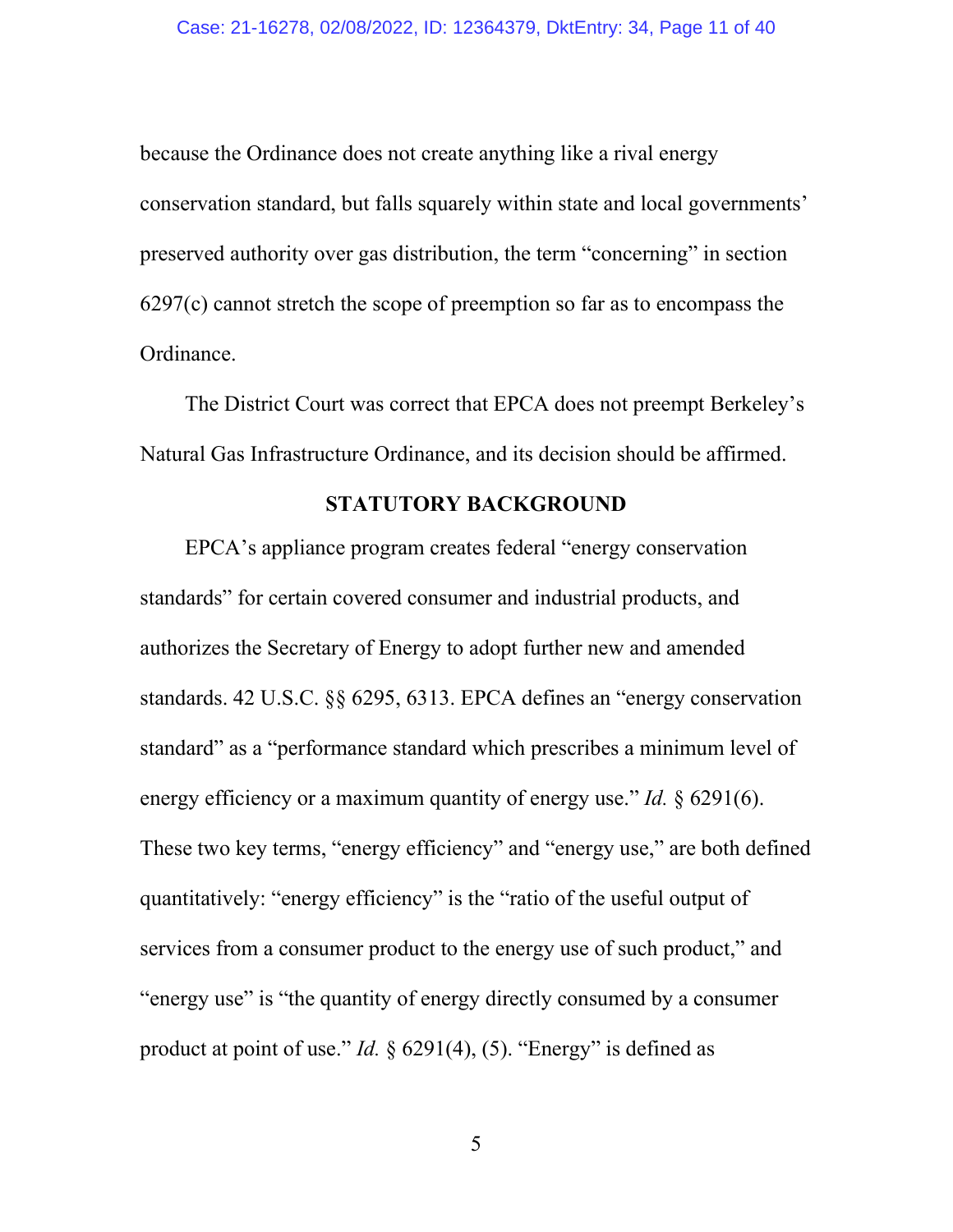"electricity, or fossil fuels," with the Secretary authorized to add other fuels as needed. *Id.* § 6291(3).

Just as sections 6295 and 6313 establish federal standards for, respectively, certain covered consumer and industrial appliances, sections 6297 and 6316 prevent States from creating rival standards for those products, with parallel preemption provisions. Section 6297 consists of seven subsections governing preemption of consumer appliance standards. Most relevantly, subsections (b) and (c) govern preemption of state laws *before* and *after* a federal energy conservation standard for a given product becomes effective. Both subsections include a general preemption provision using the same formulation: "no State regulation concerning the energy efficiency, energy use, or water use of the covered product shall be effective with respect to such covered product." *Id.*  $\S$  6[2](#page-11-0)97(b), (c).<sup>2</sup> Each also includes a series of exemptions for certain state standards for specific products. Before a federal energy conservation standard for a particular product becomes effective, *any* state product standards adopted before a certain date are exempted. *Id.*  $\S$  6297(b)(1)(A). But once the federal standard is

<span id="page-11-0"></span><sup>&</sup>lt;sup>2</sup> "State regulation" includes laws, regulations, and ordinances adopted by states, municipalities, and other political subdivisions, 42 U.S.C.  $\S$  6297(a)(2)(A), and is used similarly in this brief.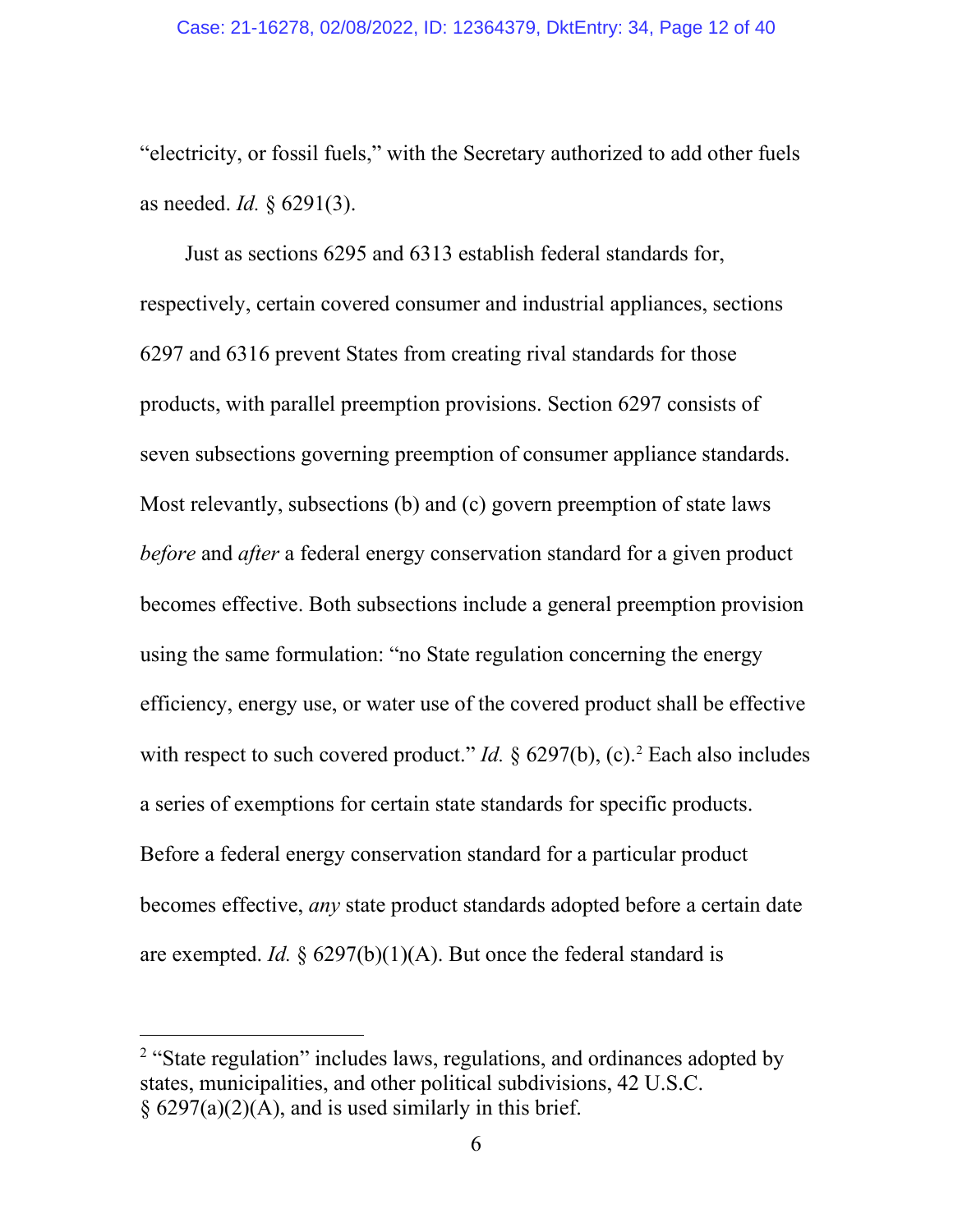established, that broad exemption for legacy regulations disappears and a narrower subset of expressly identified types of state standards survive. *See id.*  $\S$  6297(c)(1)-(9). Section 6297(d) creates a process for States to obtain a waiver of preemption for particular state appliance standards not already exempted in (b) and (c). Finally, subsections (e) and (f) exempt certain state procurement rules and building codes from preemption when they meet specific conditions.<sup>[3](#page-12-0)</sup>

Section 6316 applies most of section 6297's consumer appliance preemption structure to covered industrial appliances, but with one significant simplification: preemption runs only from the effective date of the applicable federal standard. *Id.*  $\S$  6316(a)(10), (b)(2)(A). Section 6316's general preemption provision also uses different language from section 6297: a covered industrial product's federal energy conservation standard "shall, beginning on the effective date of such standard, supersede any State or local regulation concerning the energy efficiency or energy use of a product for which a standard is prescribed or established." *Id.*

 $§ 6316(b)(2)(A).$ 

<span id="page-12-0"></span><sup>&</sup>lt;sup>3</sup> The other two subsections not discussed both concern preemption of state laws that regulate, or infer warranties from, disclosures made about a covered product's energy efficiency, energy use, or water use. *See* 42 U.S.C. §§ 6297(a), (g).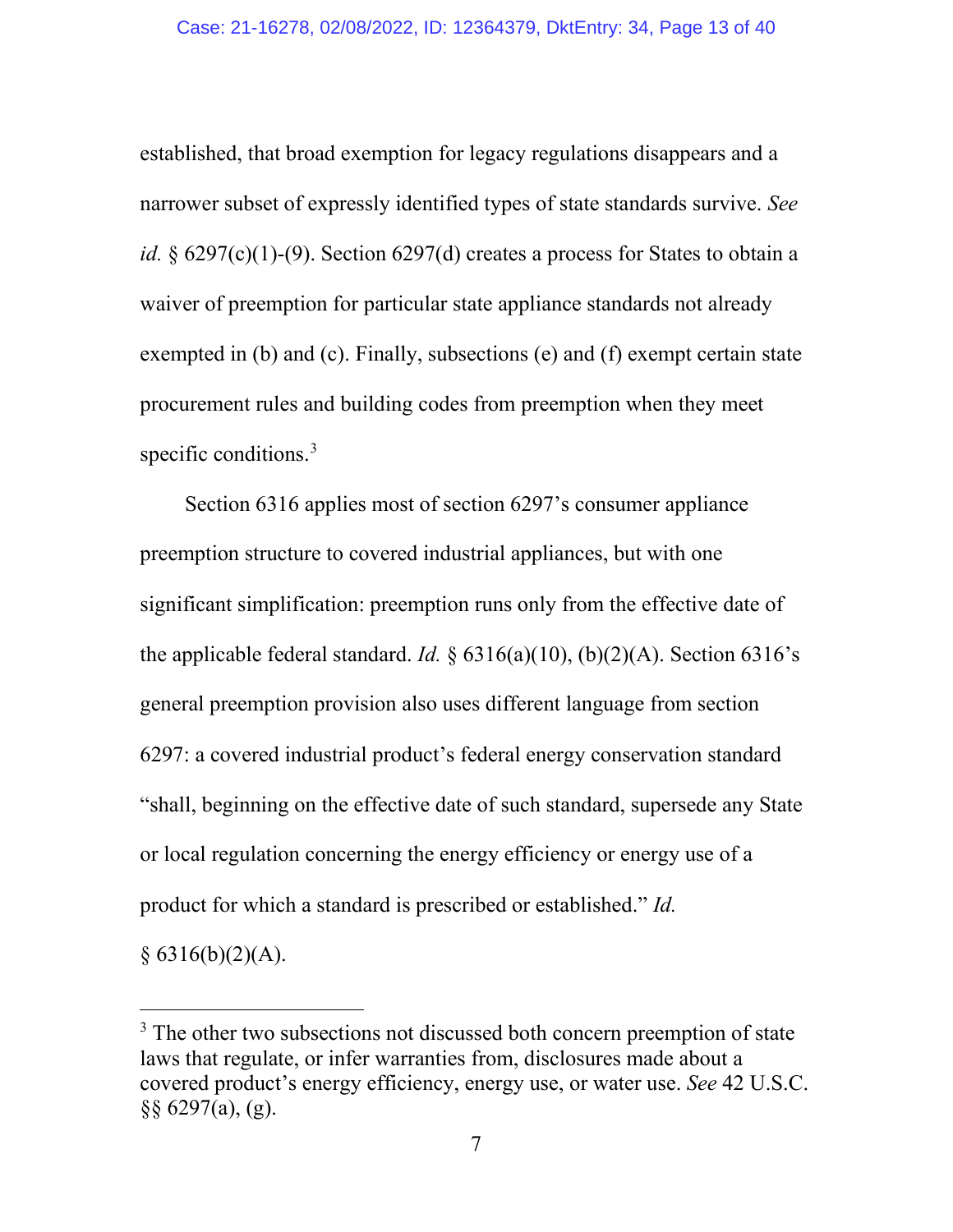#### **ARGUMENT**

Because EPCA contains an express preemption provision, the Court's "task is to identify the domain expressly pre-empted," focusing "in the first instance . . . on the statutory language, which necessarily contains the best evidence of Congress' pre-emptive intent." *Dan's City Used Cars, Inc. v. Pelkey*, 569 U.S. 251, 260 (2013). The relevant domain here, identified expressly in EPCA, is state laws concerning a regulated appliance's "energy use"—"the quantity of energy directly consumed" by an appliance at "point of use." 42 U.S.C. §§ 6291(4), 6297(c). But the Ordinance falls well outside of that domain, because it at most concerns the *kind* or type of energy that a new building makes available to appliances, without regard to "quantity."

Nevertheless, CRA contends the phrase "concerning . . . energy use" is broad enough to encompass the Ordinance, arguing, first, that the Ordinance indirectly creates a "zero natural gas" standard for appliances in new buildings, and second, that the term "concerning" expands the scope of preemption to reach this kind of "indirect" regulation.

Both arguments fail. The electrical appliances in Berkeley's new buildings will not run on "zero gas" subject to a "zero gas" standard, but will consume a non-zero amount of electricity subject to electricity-based standards. It is these non-zero quantities that EPCA precludes the States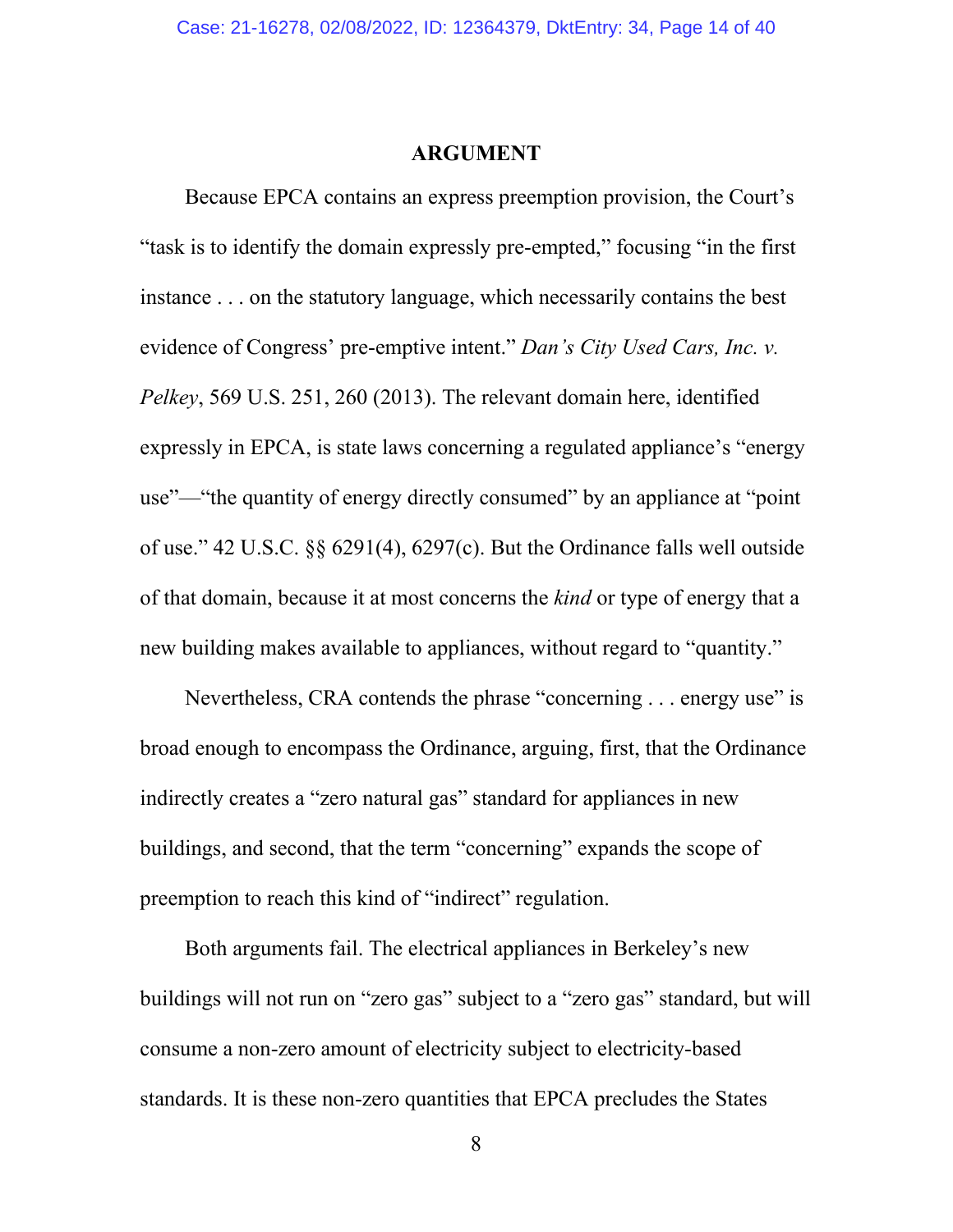from regulating, and the Ordinance has nothing to say about such quantities. Neither does the word "concerning" stretch preemption so far as CRA requires it to: because the Ordinance has nothing to do with "energy use," it cannot "concern[] . . . energy use," regardless of how broadly one reads "concerning." That alone is enough to affirm the District Court's decision, but other limiting principles—found in EPCA's other provisions, in its structure and purpose, and in other statutory schemes, particularly the Natural Gas Act—confirm the District Court reached the right result. These limiting principles confirm state and local governments' longstanding authority over gas distribution systems, which EPCA's preemption provisions were never intended to displace.

- **I. THE TEXT OF SECTION 6297(C) DOES NOT REACH THE ORDINANCE** 
	- **A. The Ordinance Does Not Concern Any Covered Product's "Energy Use" Because It In No Way Regulates the Quantity of Energy Consumed by Any Appliance at Point of Use**

To be preempted under EPCA's appliance energy conservation program, a state regulation must "concern[] the energy efficiency, energy use, or water use" of a covered product with a federal energy conservation standard in effect. 42 U.S.C. §§ 6297(c), 6316(b)(2)(A). Here, CRA asserts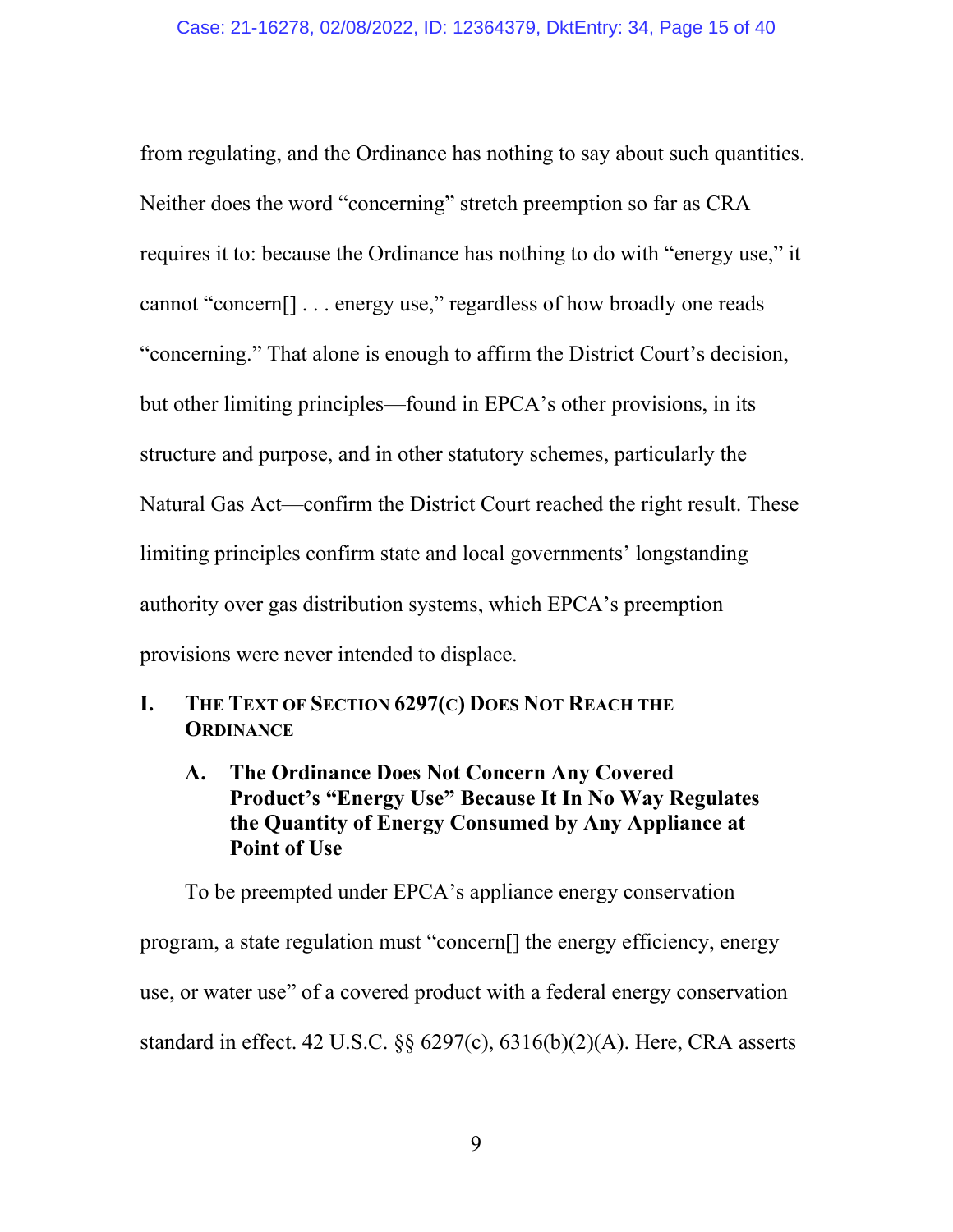only that the Ordinance concerns covered products' "energy use."[4](#page-15-0) AOB at 21. Congress defined "energy use" as "the *quantity* of energy directly consumed by a consumer product at point of use." *Id.* § 6291(4) (emphasis added); *accord id.* § 6311(3), (4). And "energy" refers to either "electricity, or fossil fuels." *Id*. § 6291(3). Thus, to be preempted, a state regulation must concern the *quantity* of electricity *or* fossil fuels consumed by some covered consumer or industrial appliance at point of use.

But the Ordinance has nothing to do with the quantity of electricity or fossil fuels consumed by any appliance; at most, it "concerns" the *kind* of energy available to the appliances installed in new buildings. Quantity and kind are independent criteria: "energy use" is a "quantity of energy," but that energy can be "electricity, or fossil fuels." 42 U.S.C.  $\S$  6291(3), (4).<sup>[5](#page-15-1)</sup> Thus, federal energy conservation standards for residential boilers, for example, first identify the type of fuel the boiler is designed to consume (gas, oil, or

<span id="page-15-0"></span><sup>&</sup>lt;sup>4</sup> In any event, "energy efficiency" is defined as an appliance's ratio of useful work output to its "energy use," so a regulation concerning a product's energy efficiency must still concern the *quantity* of energy it directly consumes at point of use. 42 U.S.C. § 6291(4), (5).

<span id="page-15-1"></span><sup>&</sup>lt;sup>5</sup> Unlike electricity, which is electromagnetic energy delivered directly via a current, natural gas is a fuel that releases energy stored in its chemical bonds when combusted. That Congress used the same term "energy" to describe both underscores EPCA's focus on quantities of energy being delivered and its agnosticism as to the form that delivered energy takes.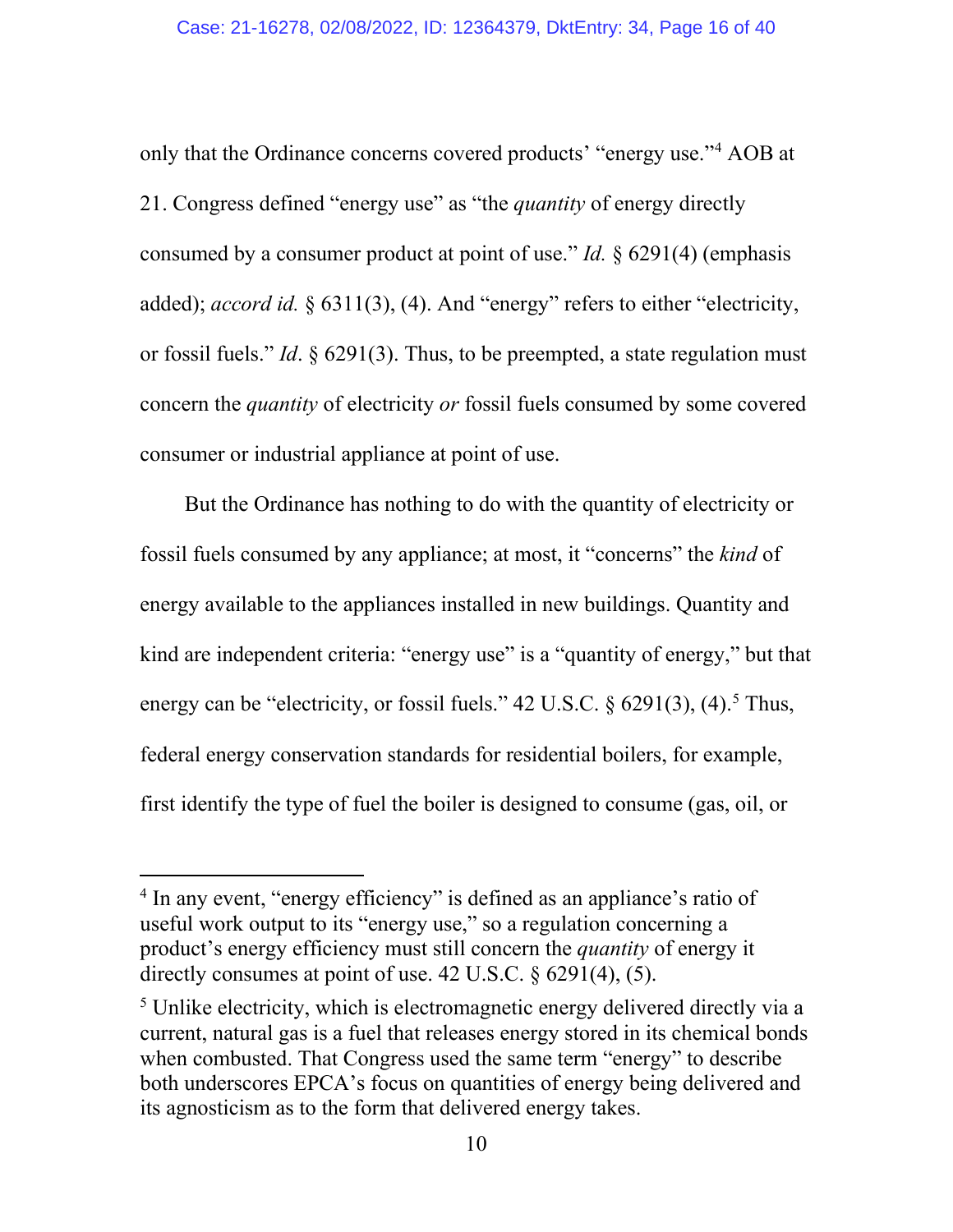electricity), then specify the maximum quantity of that energy type the boiler can consume. 10 C.F.R.  $\S$  430.32(e)(2)(iii)(B). This system follows directly from EPCA's requirement to set distinct quantitative standards for products within a given class if they run on "different kind[s] of energy." 42 U.S.C. § 6295(q)(1)(A). Where Congress did make fuel type relevant to (federal) regulation, it used unequivocal language: for residential furnaces not used in mobile homes, "the Secretary shall prescribe [a]n . . . energy conservation standard . . . which . . . is not likely to result in a significant shift from gas heating to electric resistance heating." *Id.* § 6295(f)(1)(B)(iii). If Congress had meant to preempt state regulations concerning "kind[s] of energy," *id.* § 6295(q)(1)(A), it knew how to do so. *See Jama v. ICE*, 543 U.S. 341 (2005) (courts "do not lightly assume that Congress has omitted from its adopted text requirements that it nonetheless intends to apply, ... [especially] when Congress has shown elsewhere in the same statute that it knows how to make such a requirement manifest."). Instead, sections 6297 and 6316 speak only to the quantities of energy an appliance consumes at point of use.

By contrast, the Ordinance, at most, affects only the type of energy available to appliances installed in new buildings; it is entirely indifferent to *how much* of that energy type those appliances consume. The Ordinance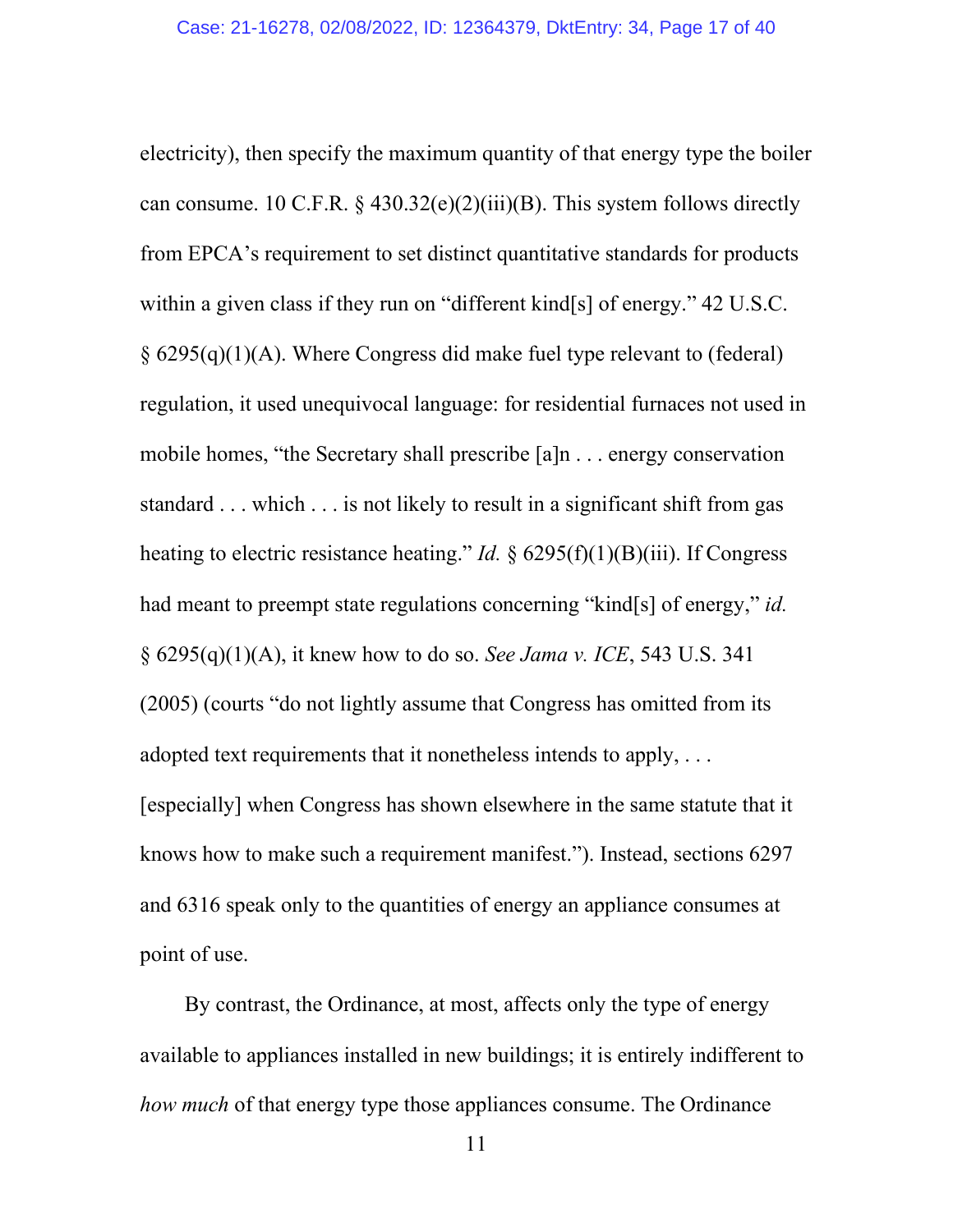thus does not "concern[] the . . . energy use . . . of [a] covered product" and is not preempted. *Id.* § 6297(c).

## **B. None of CRA's Arguments Connect the Ordinance to the Quantity of Energy an Appliance Consumes at Point of Use**

#### **1. The Ordinance Does Not Set a "Zero Natural Gas" or "Zero Energy" Standard for Appliances**

CRA attempts to manufacture a connection between the Ordinance and the "quantity of energy directly consumed" by covered products with a rhetorical sleight of hand: it asserts the Ordinance effectively prescribes a "zero natural gas" standard for appliances, arguing that "*zero* natural gas is a 'quantity' of natural gas." AOB at 22. In other words (so the argument goes), because the Ordinance effectively requires all appliances installed in new buildings to run on electricity, it necessarily means the Ordinance establishes a zero gas standard. But this "zero as a quantity" argument is divorced from EPCA's text and the program of energy conservation standards it creates. EPCA's standards regulate the amount of energy of the type the appliance is *designed* to use, not some other type of energy that the appliance could never use. A typical electric toaster oven might run on 1200 watts; that is the amount of energy the appliance "consumes" at its "point of use." 42 U.S.C. § 6291(4). But under EPCA, no manufacturer or vendor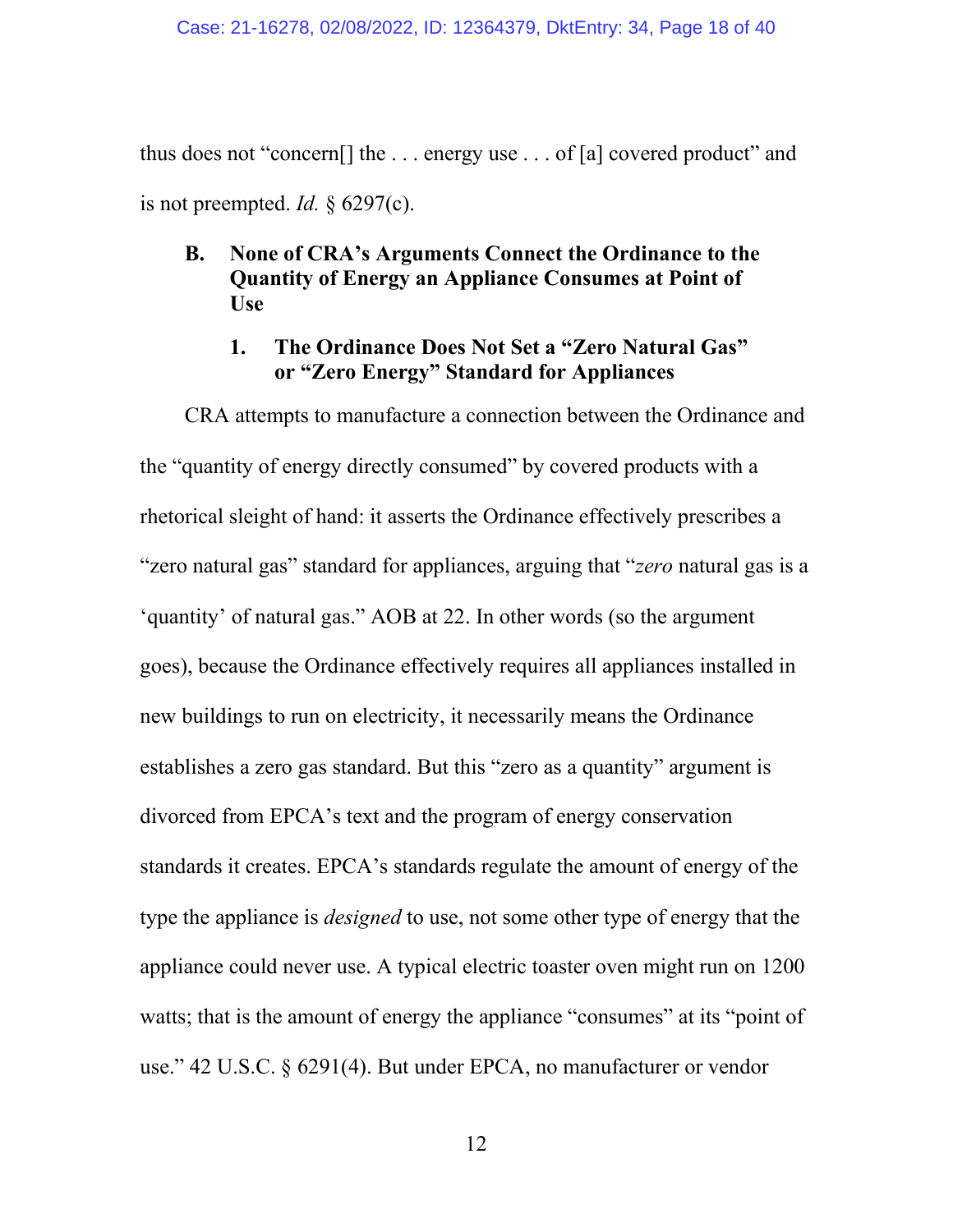would certify this oven as running on "zero cubic feet of natural gas per hour" (or "zero gallons of propane per hour," or "zero liters of kerosene per hour"). It makes just as little sense to describe it as being subject to a "zero gas standard." Rather, the Ordinance leaves undisturbed whatever electricity-based federal standard governs each electric appliance.

Neither does the Ordinance create a "zero energy" standard for gas appliances. AOB at 21, 23. Although this version of CRA's argument is framed solely in terms of gas appliances, "zero" is still not the quantity of energy that any such appliance will "directly consume<sup>[]"</sup> at its "point of use." 42 U.S.C. § 6291(4). Any gas appliance placed in a building with no gas hook-up will simply never be used; it has no "point of use" at all. But that reality does not create a *standard* governing how much energy the appliance could use if it were put into operation. A gas hot water boiler, for example, would be subject to the same 82% federal energy efficiency standard, *see id.* § 6295(f)(3)(A), even if disconnected and idle, and its compliance with that standard would be determined according to measurements "during a representative average use cycle or period of use," *see id.* § 6293(b)(3). *See also* Appellee's Answering Br., ECF No. 25 (Ans. Br.) at 23-24 ("quantity" must be measured according to federal test methods). Congress thus set the bounds of "energy use" according to a given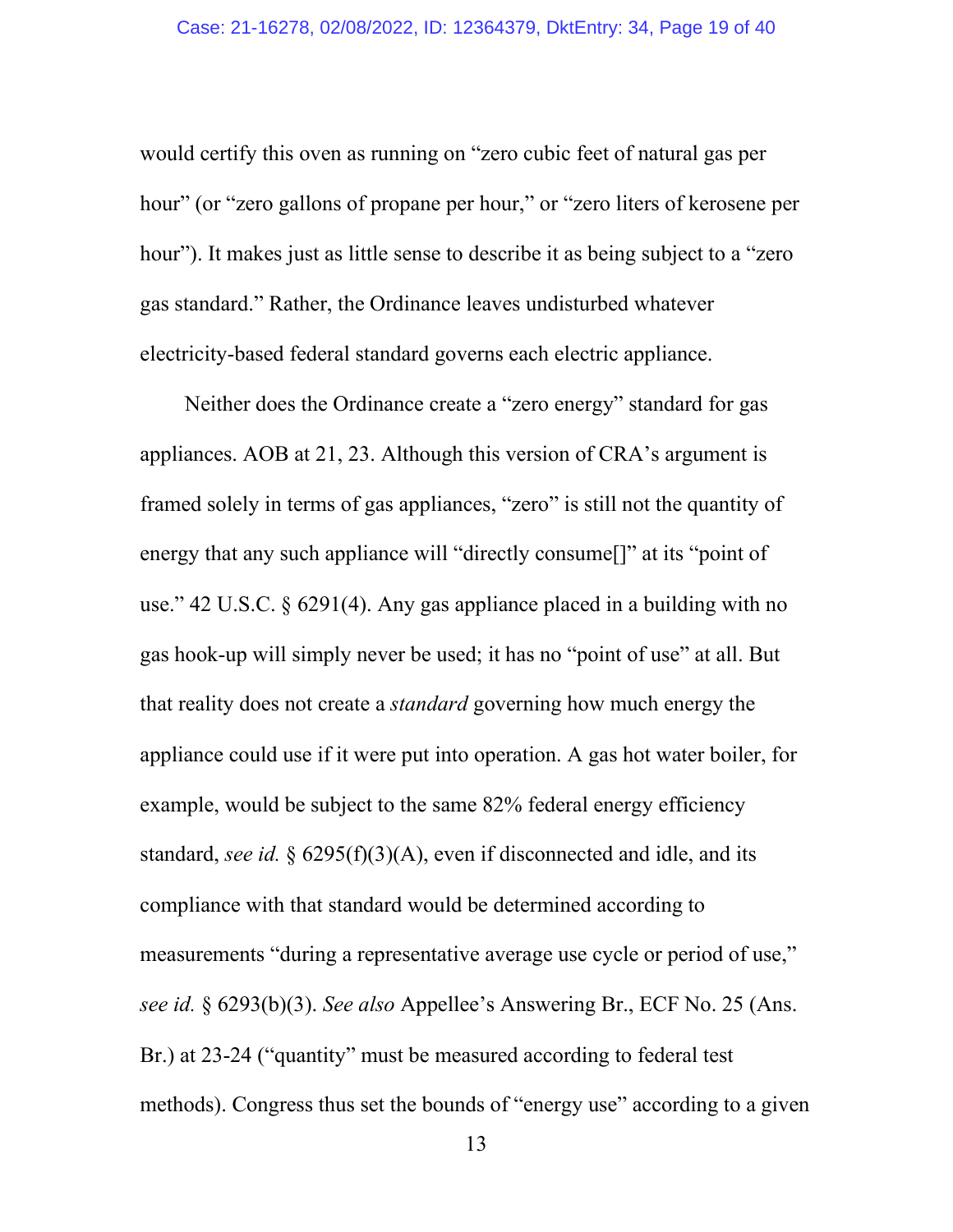product's actual levels of operation, not *whether* the product is in fact operated. And the Ordinance clearly does not require any gas appliance to operate—*i.e.*, to perform useful work—on "zero" gas. Ans. Br. at 18.

Because the Ordinance does not concern the quantity of energy consumed in use by any covered product, it falls outside EPCA's scope of preemption.

#### **2. The Term "Concerning" Does Not Expand the Scope of EPCA Preemption to Reach the Ordinance**

CRA's core argument on appeal is that the term "concerning" in Section 6297(c) broadens the scope of preemption far enough to reach the Ordinance. AOB at 28-33. CRA relies particularly on case law interpreting other terms in other preemption provisions, especially the phrase "relating to" in the Federal Aviation Administration Authorization Act (FAAAA), 49 U.S.C. § 14501(c), and the Employee Retirement Income Security Act  $(ERISA)$ , 29 U.S.C. § 1144(a). That argument fails for two reasons.

*First*, even if the Court were to accept that the word "concerning" adds breadth to the preemption provision, that breadth cannot nullify or alter the defined statutory terms that Congress used to identify the relevant domain: here, "energy use." For example, in applying the FAAAA's preemption of state laws "related to a price, route, or service of any motor carrier . . . with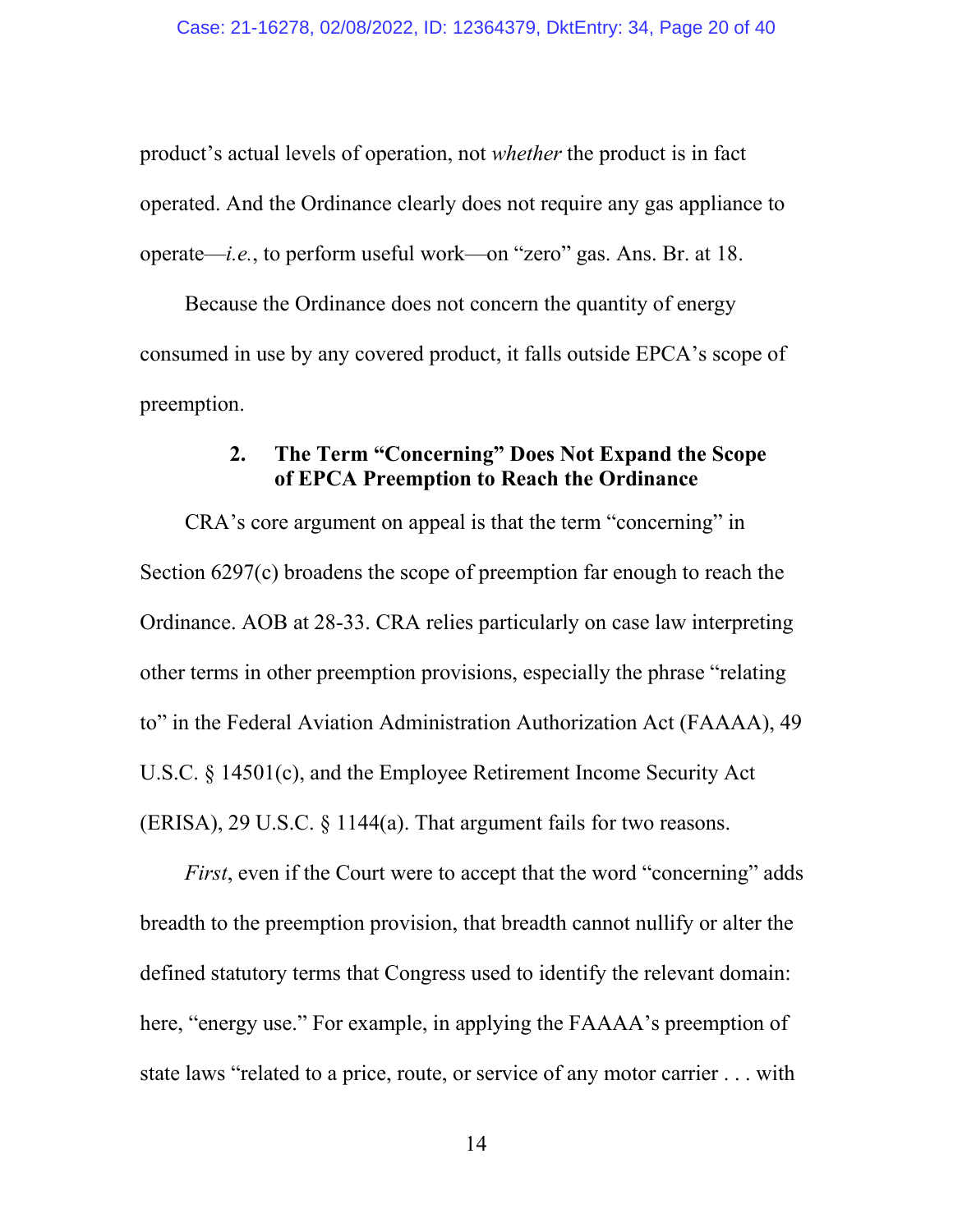respect to the transportation of property," 49 U.S.C.  $\S$  14501(c)(1), the Supreme Court did not have to engage with the potential reach of "related to" in order to hold that the disposal of towed vehicles in storage was not within the preempted domain. *Dan's City Used Cars*, 569 U.S. at 262-64. The Court instead focused on the statutory terms that followed "related to," particularly the phrase "with respect to the transportation of property," which "massively limits the scope of preemption." *Id.* at 261. Because the disposal of towed vehicles had nothing to do with a motor carrier's *propertytransportation* services, the Court held that state laws regulating such disposals simply "f[e]ll outside [FAAAA's] preemptive compass." *Id.* at 263. Similarly, this Court recently held that the Clean Air Act "clearly does not" preempt the application of local anti-tampering laws to vehicles that are not "new," based solely on the words following "relating to" in the relevant Clean Air Act preemption clause: "By its terms, § 209(a) preempts state and local regulations 'relating to the control of emissions from new motor vehicles.' . . . The provision does not apply to post-sale vehicles." *In re Volkswagen "Clean Diesel" Mktg., Sales Prac., & Prod. Liab. Litig.*, 959 F.3d 1201, 1218 (9th Cir. 2020).

So too here. Berkeley's Ordinance has nothing to say about the defined term "energy use" that follows "concerning": the "quantity" of "electricity,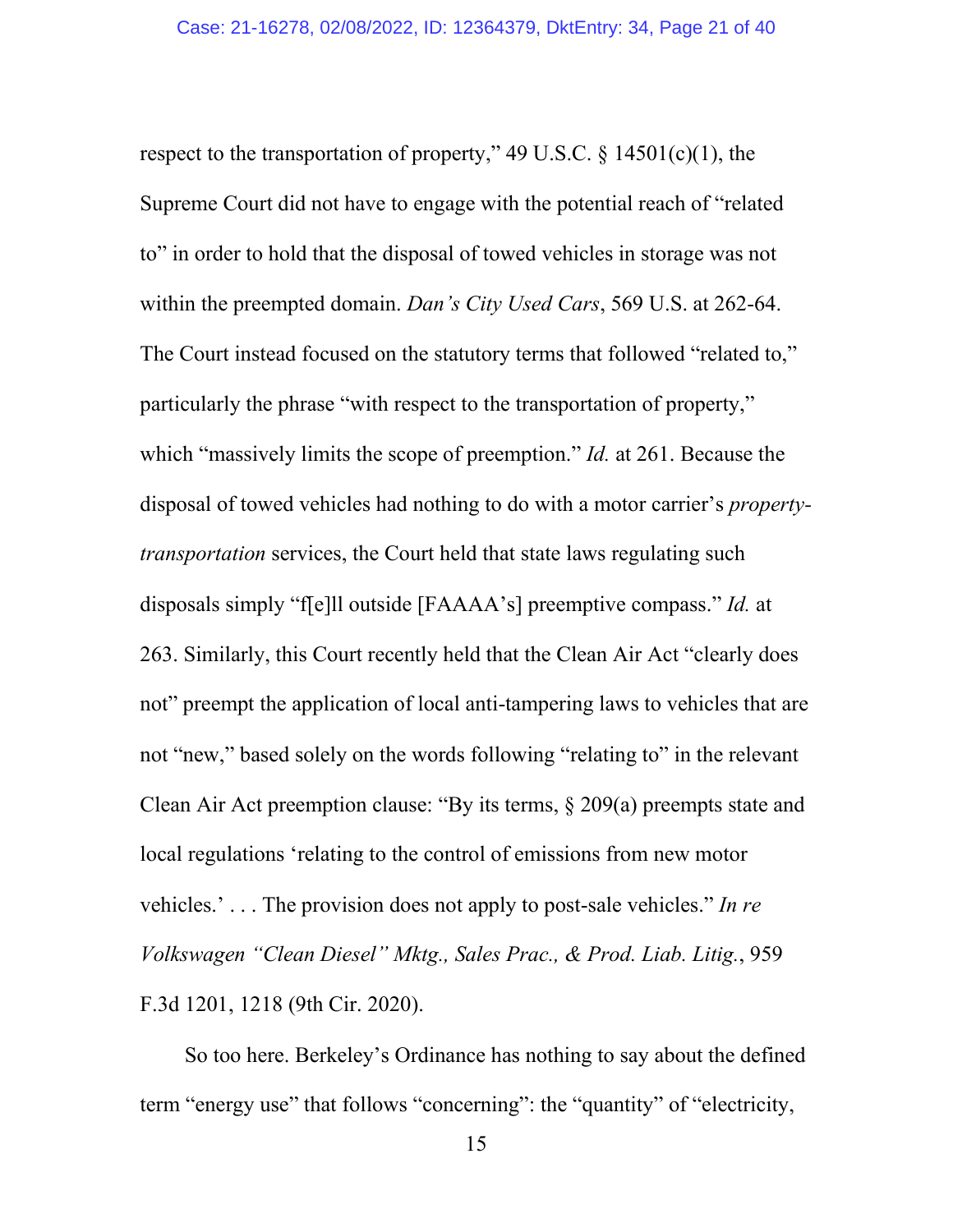or fossil fuels" that a covered product consumes at its point of use. 42 U.S.C. §§ 6291(3)-(4), 6297(c). Thus, it does not "concern" this subject matter, however narrowly or expansively one reads "concerning."

For a similar reason, the precedents CRA cites on "indirect" regulations are inapposite, because nothing in the Ordinance "take[s] an indirect path to a preempted destination." AOB at 17. Whether a regulatory path is "direct" versus "indirect" is not a helpful test for preemption here: the "destination" is simply not preempted. *Cf. Oneok, Inc. v. Learjet, Inc.*, 575 U.S. 373, 385 (2015) (whether the Natural Gas Act preempts a particular state law turns on "the *target* at which the state law *aims*"). Even under CRA's argument, the "target" at which the Ordinance "aims" is still only the type of energy consumed by appliances—a matter outside EPCA's preemption provisions. *See Dan's City Used Cars*, 569 U.S. at 252-53 (because state law did not address "transportation activities," it had "neither a direct nor an indirect connection" to motor carriers' "transportation services" and was not preempted).

*Second*, even considered under the cases on which CRA relies, "concerning" does not extend EPCA preemption to the Ordinance. These cases interpret ERISA and FAAAA preemption provisions that differ considerably from EPCA's, and, as the Supreme Court has construed them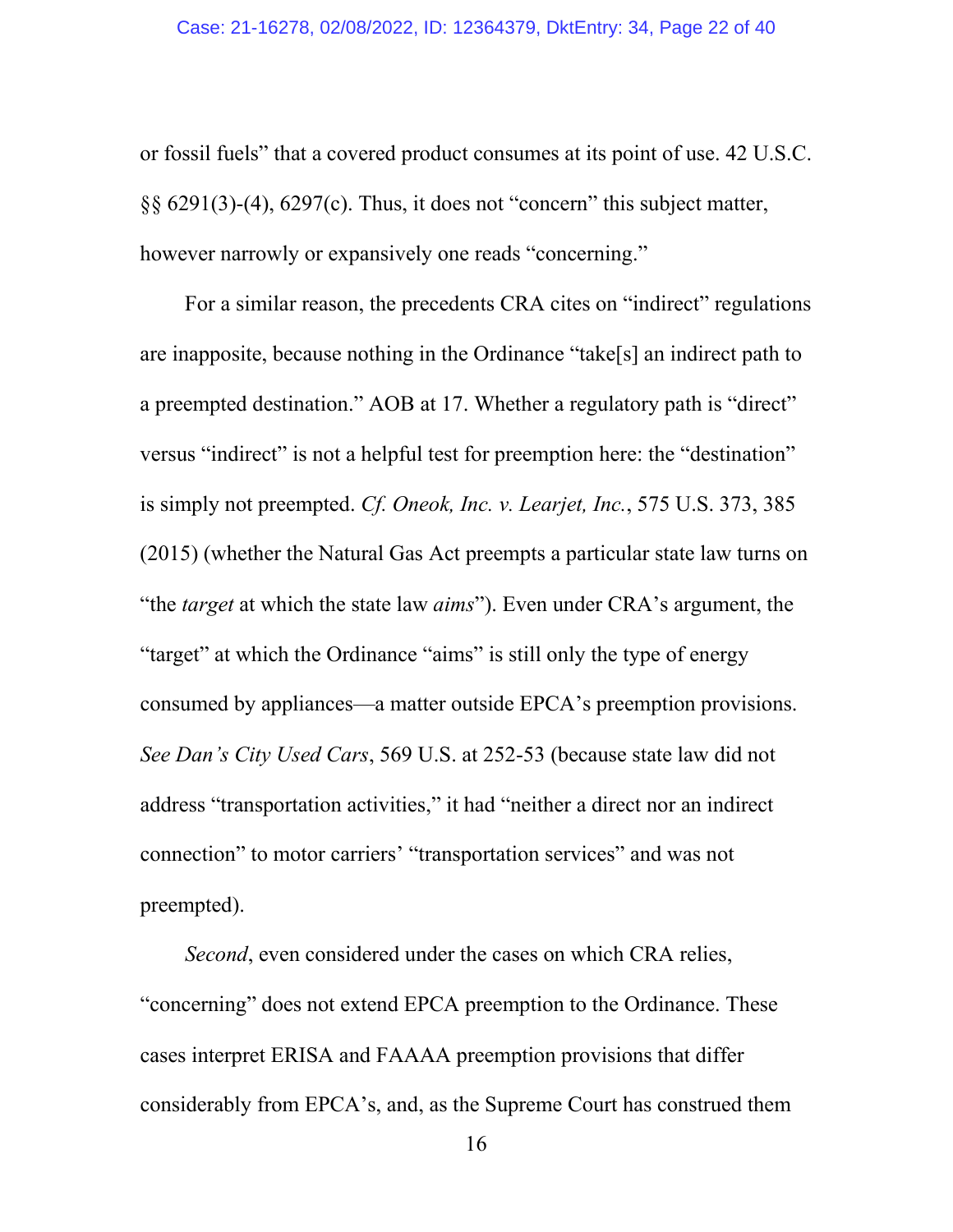in light of their purpose and surrounding language, are intended to reach more broadly.<sup>[6](#page-22-0)</sup> And under these cases, the Supreme Court still requires courts to construe terms like "concerning" and "related to" according to the statutory objectives. This approach, grounded in congressional intent, does not endorse the broadest possible reading of a preemption provision: "If 'relate to' were taken to extend to the furthest stretch of its indeterminacy, then for all practical purposes pre-emption would never run its course. . . . That is a result no sensible person could have intended." *Gobeille*, 577 U.S. at 319 (cleaned up); *see also Cal. Div. of Labor Stds. Enforc. v. Dillingham Constr., N. A.*, 519 U.S. 316, 335 (1997) ("*Dillingham*") (Scalia, J., concurring) ("[A]s many a curbstone philosopher has observed, everything is related to everything else"). Rather than stretch terms like "concerning" to their farthest conceivable extent, courts must identify "limiting principle[s]" in the statute's text, structure, and purpose. *Maracich v. Spears*, 570 U.S. 48, 59-60 (2013); *see also Rutledge v. Pharma. Care Mgmt. Ass'n*, 141 S. Ct.

<span id="page-22-0"></span><sup>&</sup>lt;sup>6</sup> Much of the Court's recent instruction on "relating to" comes in interpreting ERISA's preemption provision, which "may be the most expansive express pre-emption provision in any federal statute." *Gobeille*, *v. Liberty Mut. Ins. Co.*, 577 U.S. 312, 327 (2016) (Thomas, J., concurring). The Court's warning against over-reading "relating to" thus applies all the more so to preemption provisions that are deliberately more modest in reach.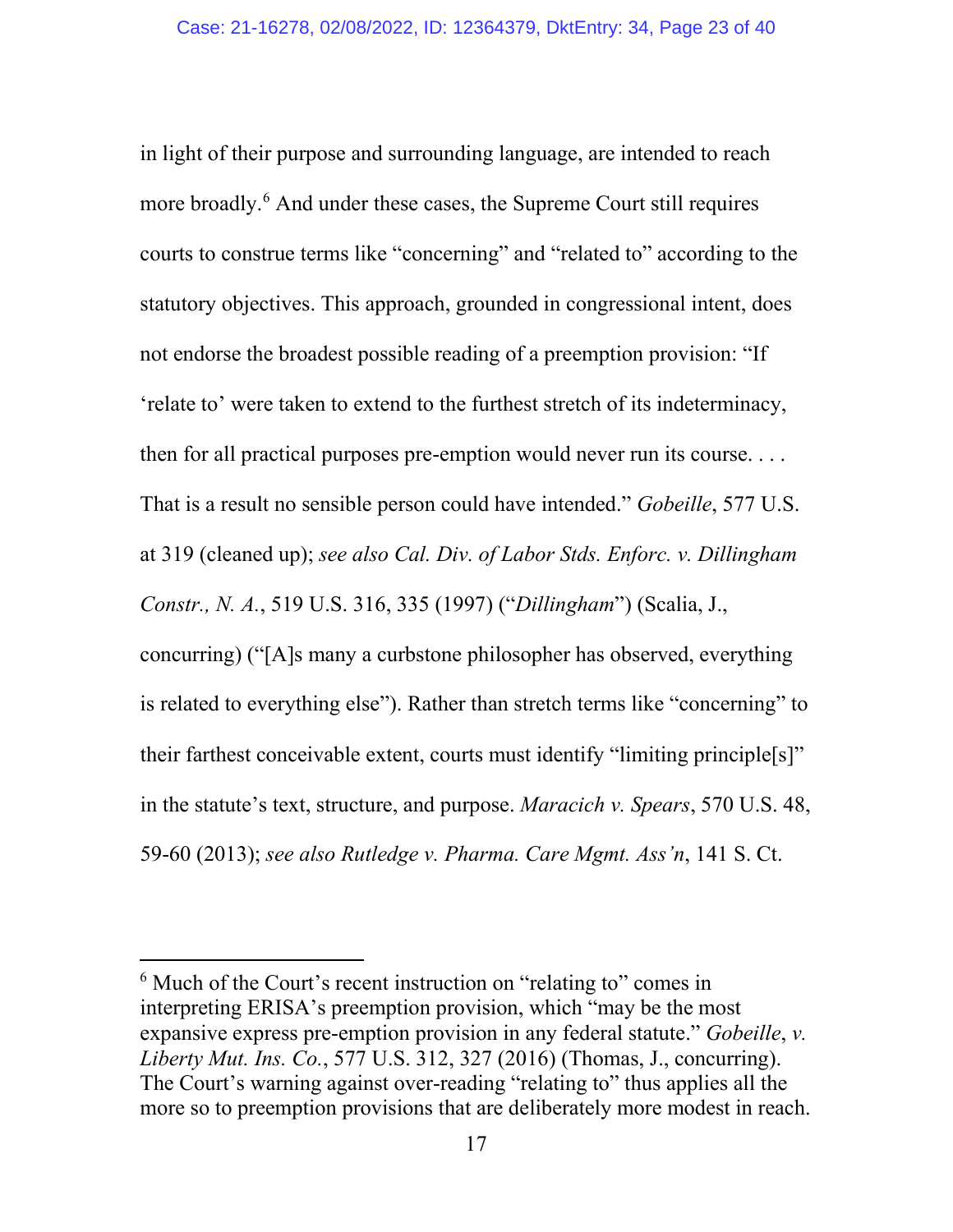474, 480 (2020) (courts look to the "objectives of the . . . statute as a guide to the scope of the state law that Congress understood would survive").

Here, the Court need look no further than the definition of "energy use" for its limiting principle: only state regulations that address the "quantity" of energy consumed by covered appliances at point of use "concern[] ... energy use." While this construction of "concerning . . . energy use" could extend preemption beyond the "direct regulation of appliances" (AOB at 26), as the exemptions in sections 6297(e) and (f) indicate (*see, infra*, at 24- 25), it nonetheless does not reach the Ordinance, which has nothing to do indirectly or directly—with the quantity of energy a covered product consumes at its point of use. This construction also gives meaning to every term in the provision; at the same time, it avoids sweeping in state and local laws on natural gas policy, utilities, and buildings that the District Court and both parties agree are not preempted. *See* AOB at 35-37; Ans. Br. at 37-38; *cf.* Energy & Envtl. Law Profs.' Amicus Br. at 15-19; Local Govts. Amicus Br. at 28-33.

Thus, whether or not one engages with the alleged breadth of the term "concerning," the Ordinance does not concern any appliance's energy use, and is not preempted.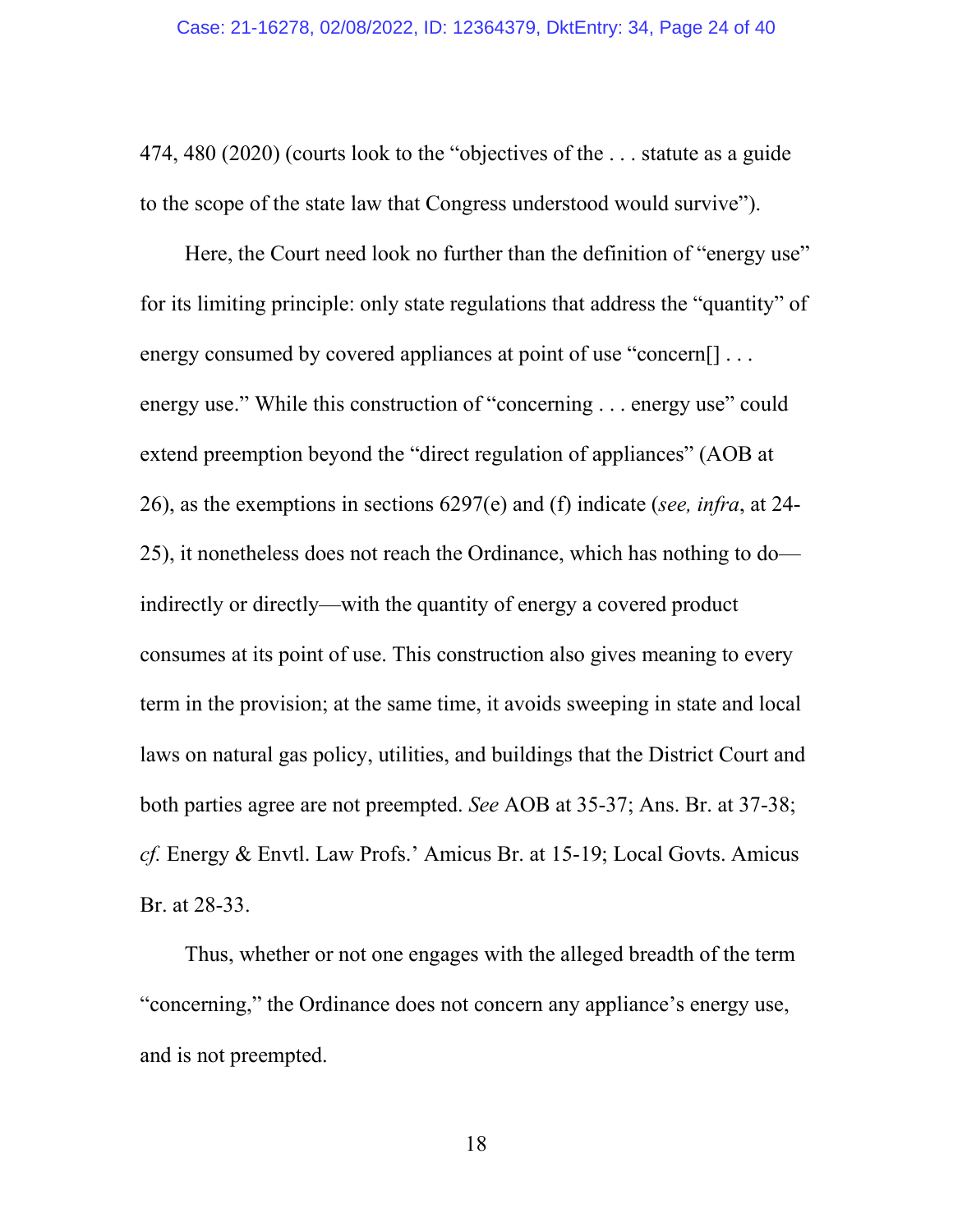### **II. SECTION 6297'S OTHER PROVISIONS CONFIRM THAT CONGRESS DID NOT INTEND TO PREEMPT STATE AND LOCAL LAWS LIKE THE ORDINANCE**

The distinction between *quantities* and *types* of energy should resolve this case. To the extent it does not, section 6297's other provisions confirm Congress did not intend to preempt state or local infrastructure regulations like the Ordinance. Courts read provisions "in their context and with a view to their place in the overall statutory scheme," and "fit, if possible, all parts into an harmonious whole." *FDA v. Brown & Williamson Tobacco Corp.*, 529 U.S. 120, 133 (2000). The text and structure of EPCA's appliance standard preemption provisions, read holistically, show an intent to secure regulatory uniformity for manufacturers of covered appliances by ensuring they can design, produce, and market their products under one set of federal energy conservation standards. Accordingly, EPCA preempts a state regulation that functions as a rival energy conservation standard undercutting such uniformity. But the Ordinance in no way functions as a rival standard. This confirms that it does not "concern[] the . . . energy use" of a covered product. 42 U.S.C. § 6297(c).

The broader legislative context of a preemption provision can also be helpful in understanding its scope. *See, e.g.*, *Travelers*, 514 U.S. at 665-67 (interpreting ERISA's preemption clause in light of other federal statutes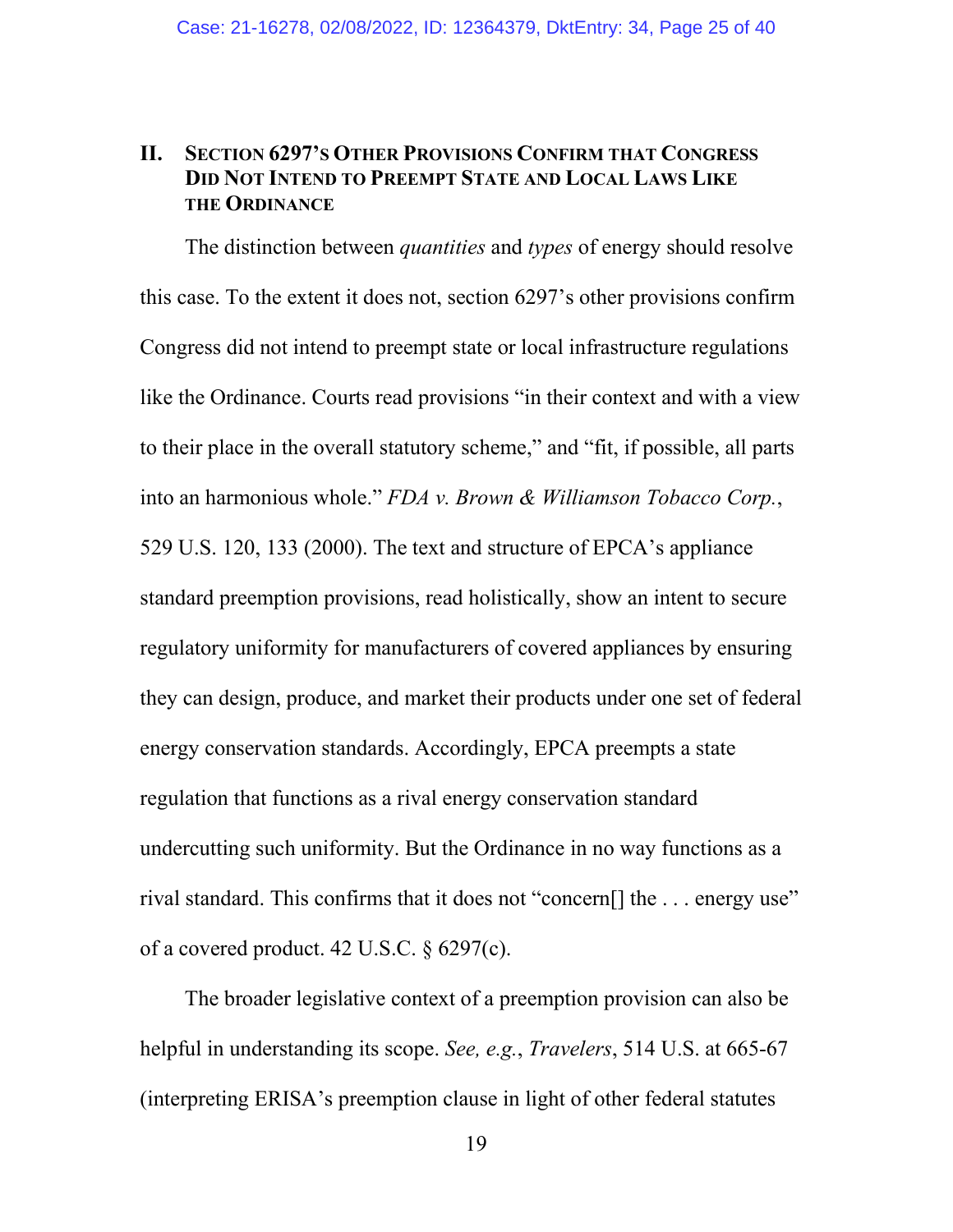encouraging certain state regulation). In this case, the Natural Gas Act's careful preservation of local authority to regulate gas distribution—the same authority Berkeley exercised to adopt the Ordinance—as well as the longstanding division of federal, state, and local power that statute reflects, strongly indicate that Congress did not, in EPCA, preempt local infrastructure laws like the Ordinance.

## **A. The Structure and Purpose of EPCA's Appliance-Related Preemption Provisions Confirm that Congress Preempted Only State Regulations that Set Rival Standards for a Covered Appliance's Energy Use**

Read as a coherent whole, EPCA's appliance-related preemption provisions are designed to subject covered appliances to uniform energy conservation standards, promulgated by the federal government. Like other express preemption clauses, these provisions "confer<sup>[]</sup> on private entities . . . a federal right to engage in certain conduct subject only to certain (federal) constraints." *Murphy v. Nat'l Collegiate Athletic Ass'n*, 138 S. Ct. 1461, 1480 (2018). Specifically, preemption here confers a right on appliance manufacturers to design each of their covered products to comply with one federal "energy conservation standard," *i.e.*, one "minimum level of energy efficiency or a maximum quantity of energy use." 42 U.S.C. § 6291(6); *see Air Cond. & Refrig. Inst. v. Energy Res. Conserv. & Dev. Comm'n*, 410 F.3d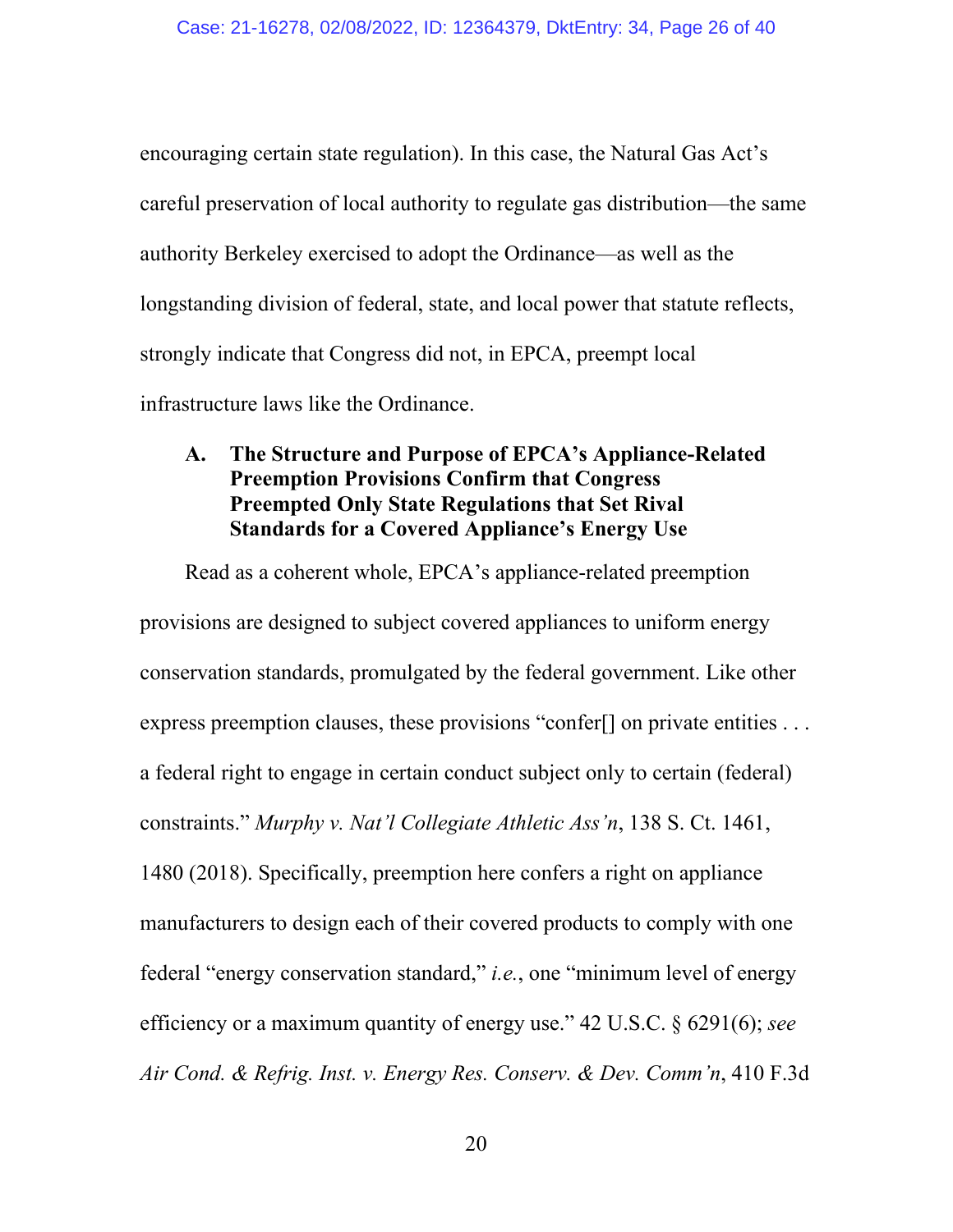492, 500 (9th Cir. 2005) (section 6297 meant to "counteract the systems of separate state appliance standards" that imposed on manufacturers "a growing patchwork of differing State regulations which would increasingly complicate their design, production and marketing plans" (quoting S. Rep. No. 100-6, at 4)); Ans. Br. at 17. But as shown in Part I, *supra*, the Ordinance in no way prescribes a "minimum level of energy efficiency or maximum quantity of energy use," and thus does not impose any alternative energy conservation standard on appliance manufacturers. 42 U.S.C.  $§ 6291(6).$ 

The common thread through section 6297's subsections—*i.e.*, its general preemption provisions, exemptions to preemption, and waiver provisions—is the potential for a state regulation to create, one way or another, a distinct energy conservation standard for a given class of covered products, and thereby disrupt the uniformity of the federal standard. The consistency with which Congress directed section 6297's provisions to this potential disruption confirms a distinct state energy conservation standard is the kind of rival standard that Congress intended to preempt.

For example, preemption waivers are available under section 6297(d) for a state law that "provides for any energy conservation standard" or other requirement "with respect to [the] energy use" of covered products. *Id.*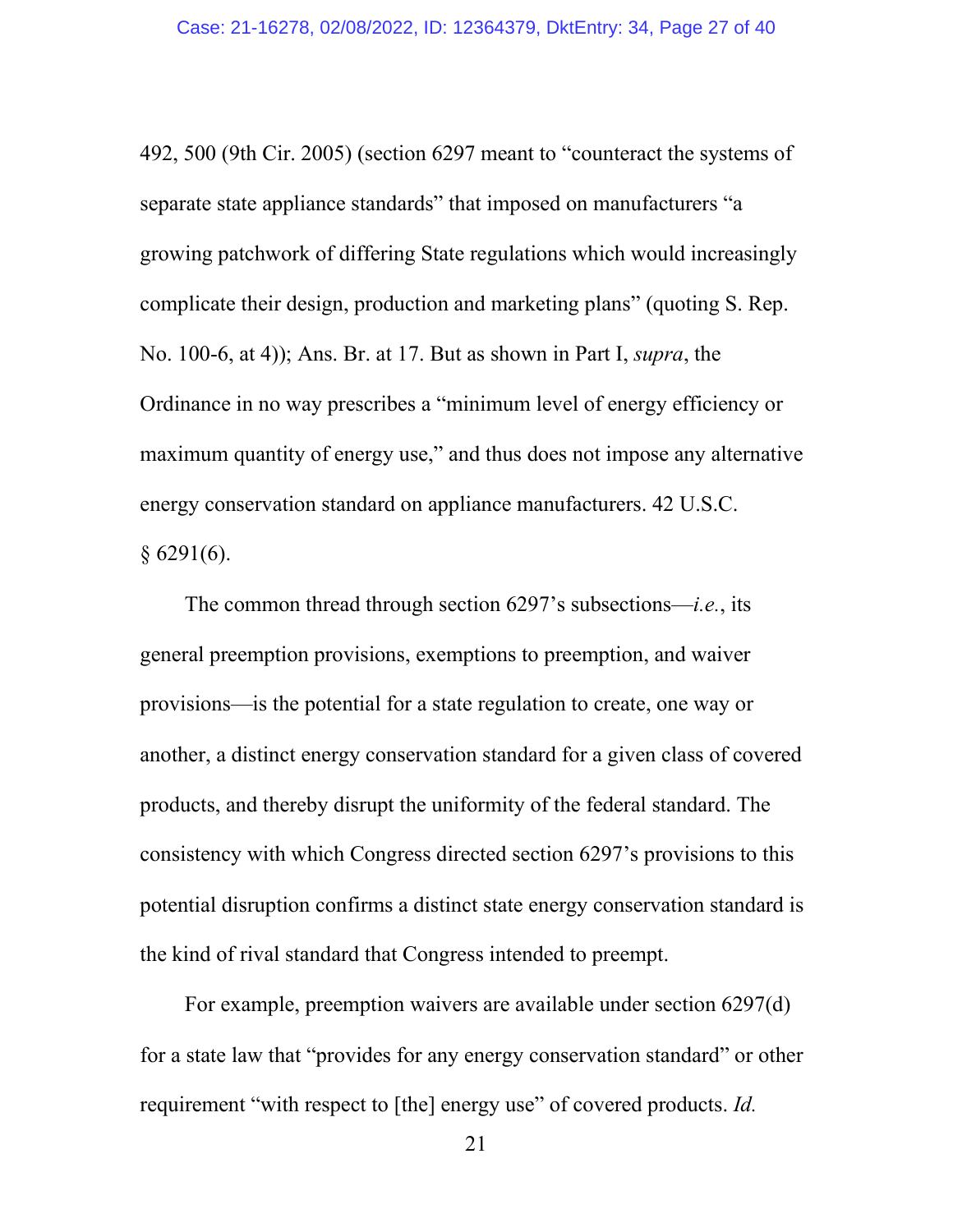§ 6297(d)(1)(A). But the Secretary may *not* grant a waiver if she finds the state regulation "will significantly burden" the appliances' manufacturers, based on, among other factors, "the extent to which the State regulation would cause a burden to manufacturers to redesign and produce the covered product." *Id.* § 6297(d)(3). With this text, Congress made its driving concern—the risk of competing design requirements for appliance manufacturers—abundantly clear.

The general preemption statements in sections 6297(b) and (c) are similarly focused on preventing rival energy conservation standards. Section 6297(c) provides that, after a federal standard for a given consumer appliance is effective, no state regulation concerning the energy use of such product "shall be effective with respect to such product," while section 6316 states that a federal industrial appliance standard will "supersede" such state regulation. This language indicates the preempted state regulation must operate in some manner similar to a product-specific federal energy conservation standard, such that a federal standard can displace or take priority over it. *Cf. Rutledge*, 141 S. Ct. at 484 (Thomas, J., concurring) (because "supersede" in ERISA's preemption clause "suggests a replacement or substitution," "the first step is to ask whether a provision in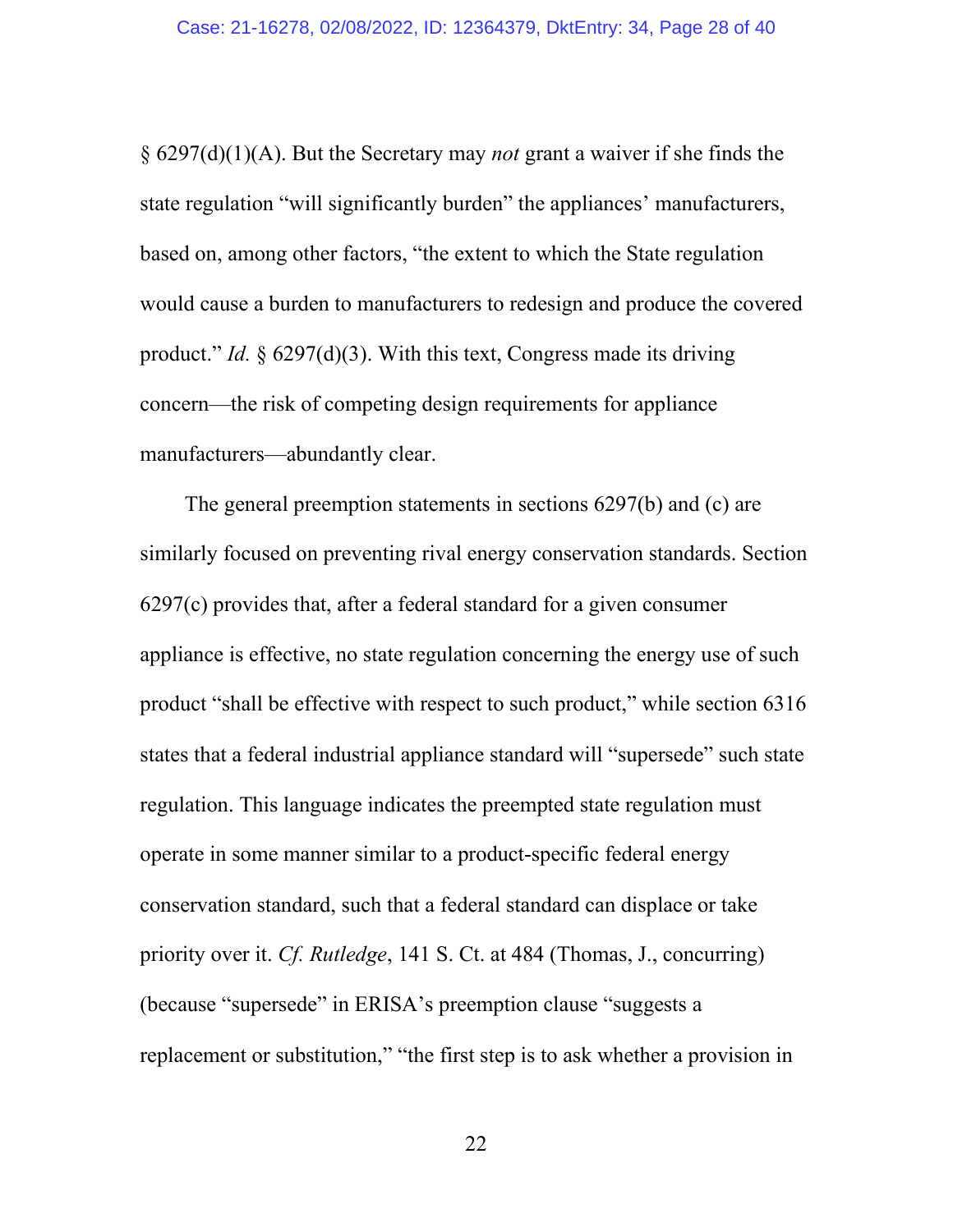ERISA governs the same matter as the disputed state law, and thus could replace it").<sup>[7](#page-28-0)</sup>

The specific preemption exemptions in sections 6297(b) and (c) which all involve state laws regulating the energy or water use of specific classes of covered products—likewise reinforce the inference that these are the precise kinds of laws Congress intended EPCA to preempt. For example, subsection  $(b)(1)(A)$  exempts state-law "requirements for fluorescent lamp ballasts," "flow rate requirements" for showerheads and faucets, and "water use requirements" for toilets and urinals adopted before certain dates. Subsection (c)(9) exempts California regulations for "metal halide lamp fixtures" adopted before 2011. Each of these state regulations is a quantitative standard that dictates how much energy or water a specific appliance can consume. *See also* 42 U.S.C. §§ 6297(b)(4), (6), (7);  $6297(c)(1)$ ,  $(4)-(9)$ . And by making the adoption of a federal energy

<span id="page-28-0"></span><sup>&</sup>lt;sup>7</sup> Conspicuously, CRA never explains how the Ordinance can be "effective" (or ineffective) "with respect to such product."  $42 \text{ U.S.C.}$   $\& 6297(c)$ . CRA's efforts to apply section 6297(c) to the Ordinance raises several questions CRA never confronts: What product does "such product" refer to, here? Is a hypothetical, future appliance not yet purchased for a not-yet-constructed building a sufficient referent? If so, how is the Ordinance "effective," or made ineffective, "with respect to" it? CRA does not attempt to fit the Ordinance to this text, but even supposing it could, the language Congress used is distinctly unaccommodating to CRA's scenario.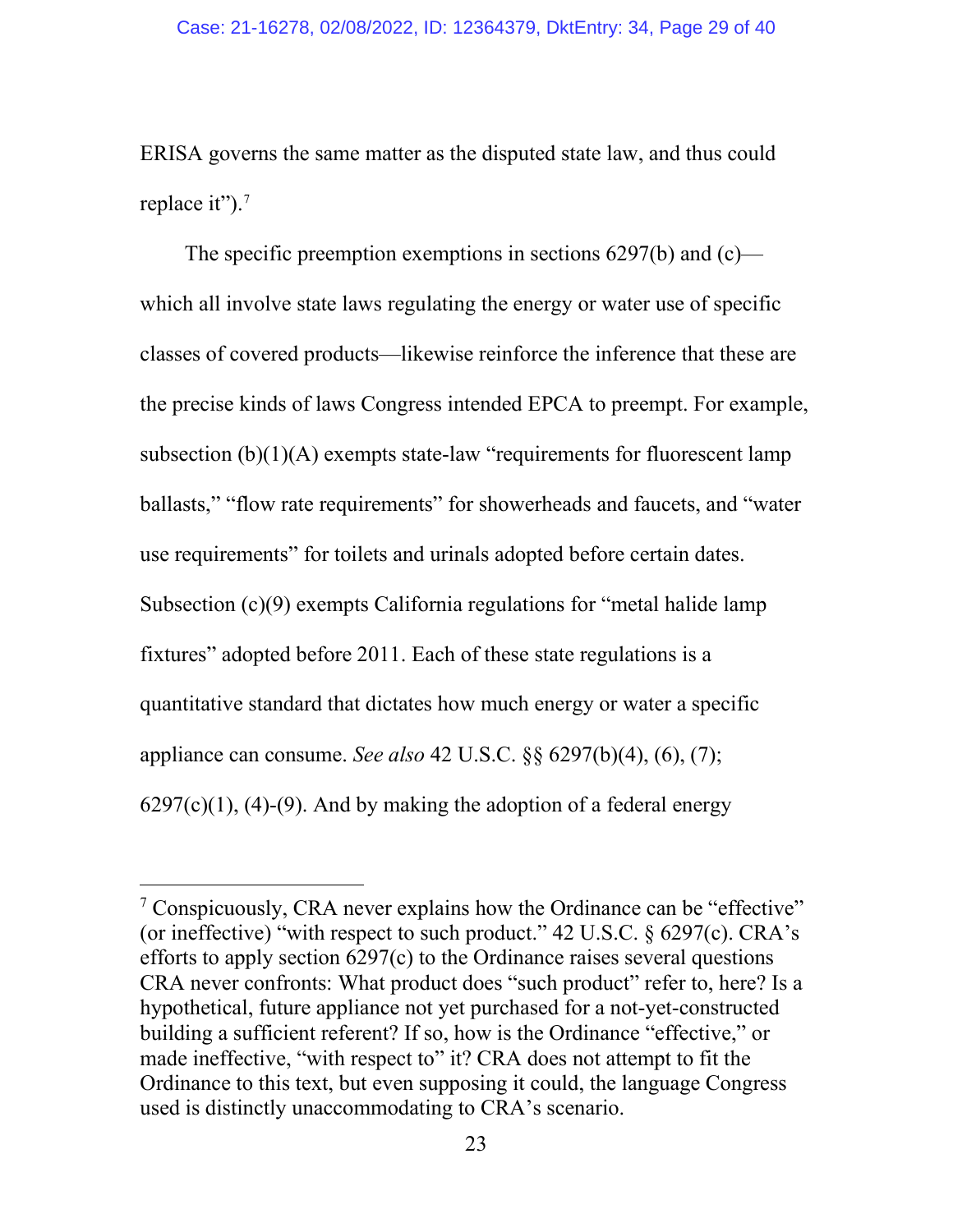conservation standard for a specific appliance the pivot point between subsection (b) and (c)'s different lists of exceptions, section 6297 here again underscores that EPCA preemption is intended to cause federal, productspecific, quantitative standards to override any state-law counterparts.

Finally, the exemptions for state procurement rules and building codes in sections 6297(e) and (f) shed light on how Congress anticipated a state law might lead to rival energy conservation standards, even when not in the form of product regulations enforced against the manufacturer. Thus, the exemption in subsection (e) for state procurement standards that are "more stringent than the corresponding Federal energy conservation standards" indicates one way a State could create a rival energy conservation standard outside "direct" or "facial" product regulations: a requirement that state agencies purchase appliances that are more efficient or energy-conservative than applicable federal standards can in effect "prescribe[] a minimum level of energy efficiency or a maximum quantity of energy use" for covered products. 42 U.S.C. § 6291(6); *cf. Engine Mfrs. Ass'n v. S. Coast Air Qual. Mgmt. Dist.*, 541 U.S. 246, 254 (2004) (holding certain fleet purchasing rules enforced vehicle "emission standards" under Clean Air Act's relevant preemption clause). In a similar way, a building code that falls outside the exemption in subsection (f)—*e.g.*, one that requires builders to install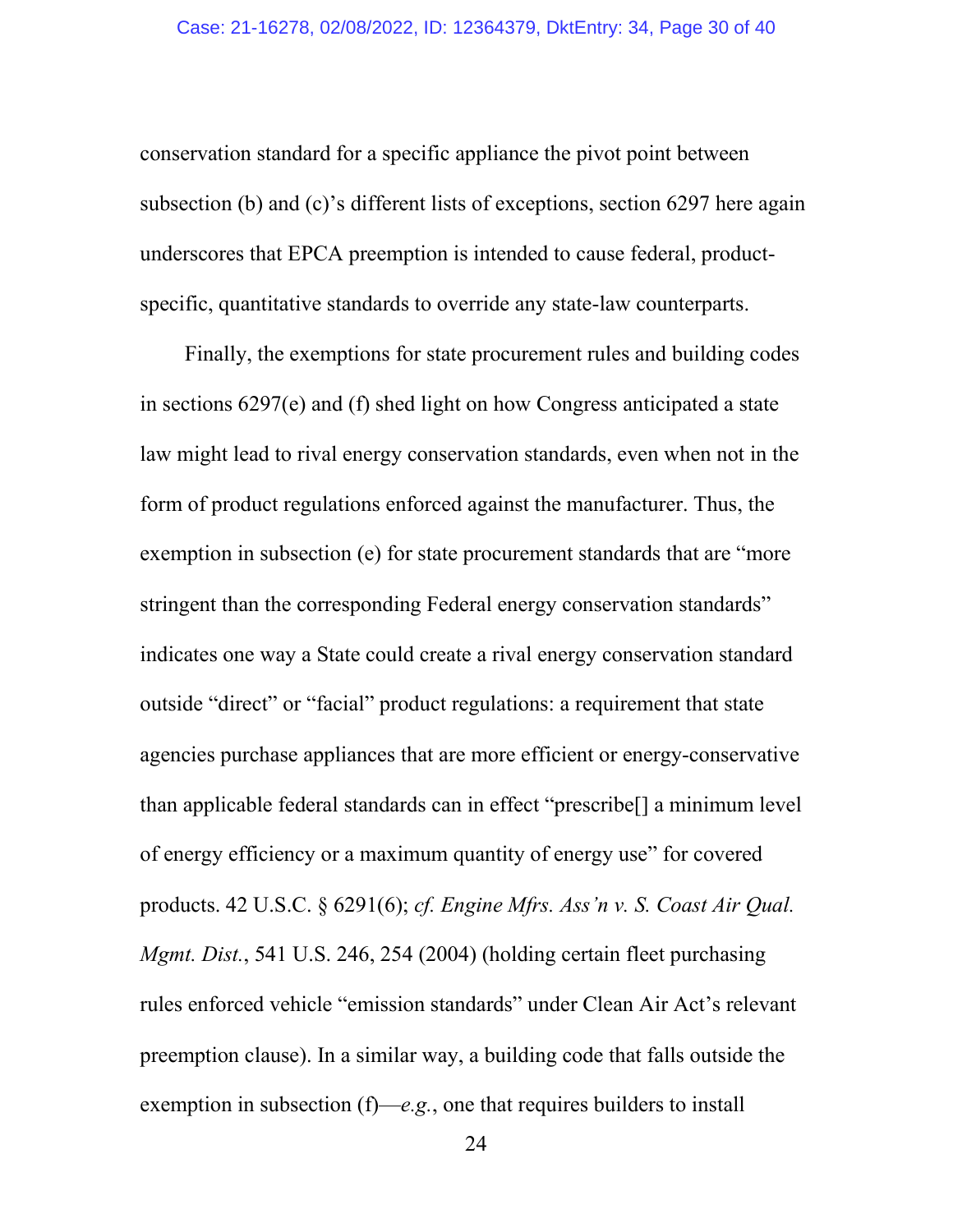appliances exceeding the corresponding federal efficiency standard—can effectively create a rival energy conservation standard. *Building Indus. Ass'n of Wash. v. Wash. State Building Code Council*, 683 F.3d 1144, 1152 (9th Cir. 2012) (upholding building code that "did not require higher efficiency products as the only way to comply with the code" under  $\S$  6297(f)) (cleaned up)).

Together, subsections (e) and (f) indicate that, while section 6297(c) does reach beyond standards directly enforceable against appliance manufacturers, the provision is still focused on state regulations that require manufacturers to redesign their products to be more energy-efficient or energy-conservative than the federal government requires. This focus reinforces the limited breadth of "concerning" in section 6297(c), as well: because statutory objectives are a guide to the scope of preemption, *Rutledge*, 141 S. Ct. at 480, state regulations that do not function as rival energy conservation standards, and do nothing to foster the burdensome "patchwork" of such standards that Congress feared, do not "concern" the energy use of covered products.

Here, the Ordinance does not require appliance manufacturers to design to some alternative energy use standard, and does nothing to foster the patchwork of rival standards that Congress sought to prevent. Any electric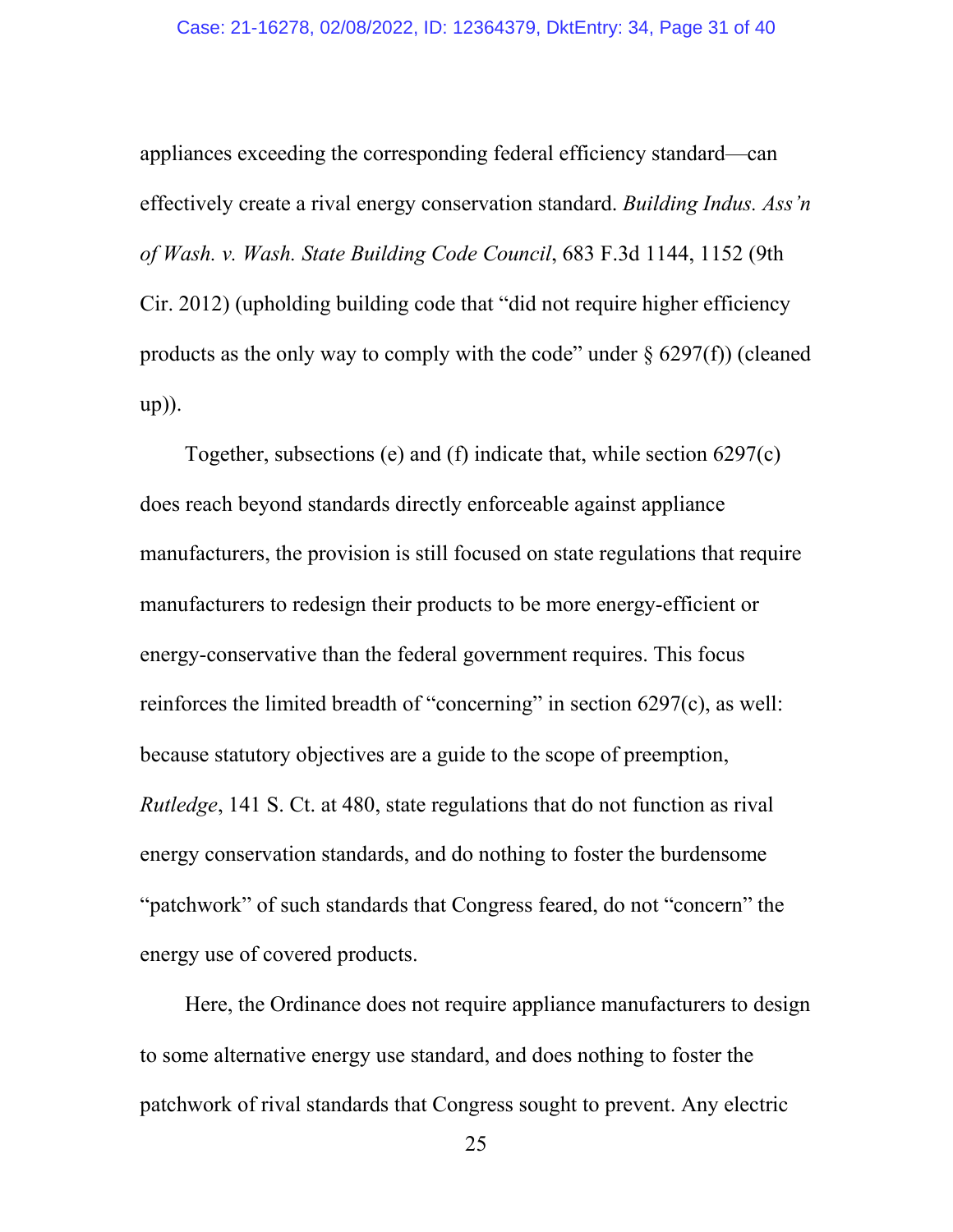appliance that complies with its federal energy conservation standard may be installed in a new building, and is unaffected by the Ordinance. And no gasfueled appliance, regardless of the quantity of gas it burns, will work in a new building if it requires a wall hook-up. Thus, nothing in the Ordinance requires manufacturers to design to a distinct, Berkeley-only energyefficiency standard for any product. *See also* Ans. Br. at 18. Accordingly, it is far from surprising that, as the *amici* supporting CRA detail in their brief, the Ordinance does not resemble the energy conservation standards the Department of Energy crafts and involves none of the economic and technical characterizations of particular appliances that such standards employ. *See* ECF No. 17, at 7-9. It makes sense that an energy conservation standard requires an "engineering analysis of design options" for a covered product and the effect of those design choices on the product's price and performance. *Id.* It makes equal sense that an ordinance on the construction and siting of gas pipes in buildings does not. All this simply confirms that the word "concerning" does not expand the scope of preemption to encompass state laws that are indifferent to the quantity of energy consumed by covered appliances, such as the Ordinance.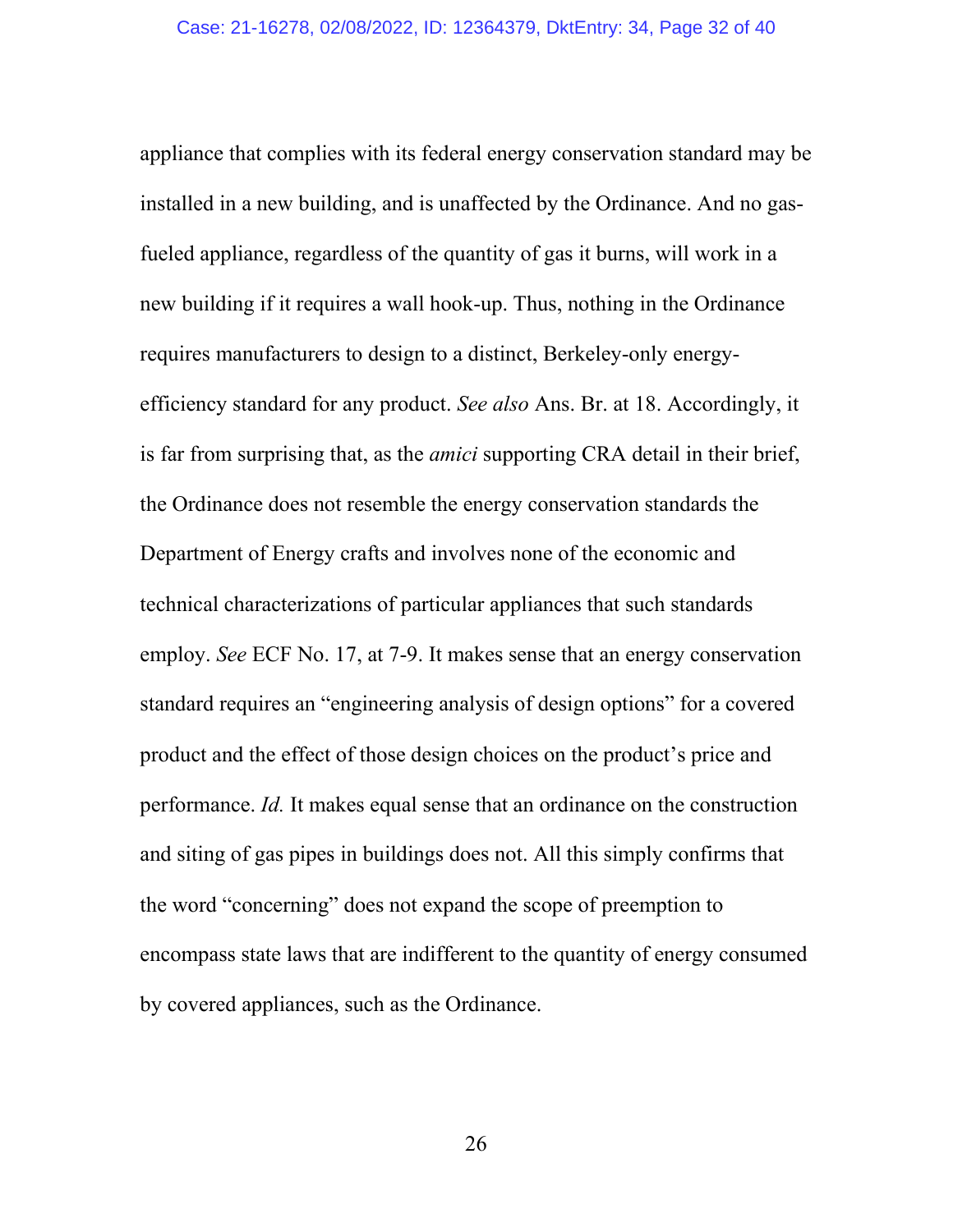## **B. Reading EPCA against a Backdrop of State and Local Regulation of Natural Gas Infrastructure Further Confirms the Ordinance Is Not Preempted**

Lastly, EPCA operates within a broader statutory context that confirms Congress did not intend for its preemption provision to reach state and local gas infrastructure laws like the Ordinance. In construing the reach of preemption provisions, courts hesitate to read these as preempting state or local authority that Congress elsewhere sought to encourage or preserve. Thus, the Supreme Court held that States' regulation of health care rates was not preempted by ERISA based in part on the National Health Planning and Resources Development Act, in which Congress funded grants to encourage just such state rate regulation. *Travelers*, 514 U.S. at 665-67. The Court similarly held the Fitzgerald Act, in which Congress had encouraged States to formulate labor standards for apprenticeships, made it unlikely that such state standards fell under ERISA preemption: "Congress' silence on the preemption of state statutes that Congress previously sought to foster counsels against pre-emption here." *Dillingham*, 519 U.S. at 331 n.7.

Here, the congressional policy of preserving state and local authority over gas distribution in the Natural Gas Act of 1938, 15 U.S.C. 717 *et seq.*, assists the Court's understanding of EPCA preemption's scope in the same way. Sections 1(b) and (c) of the Natural Gas Act assert federal authority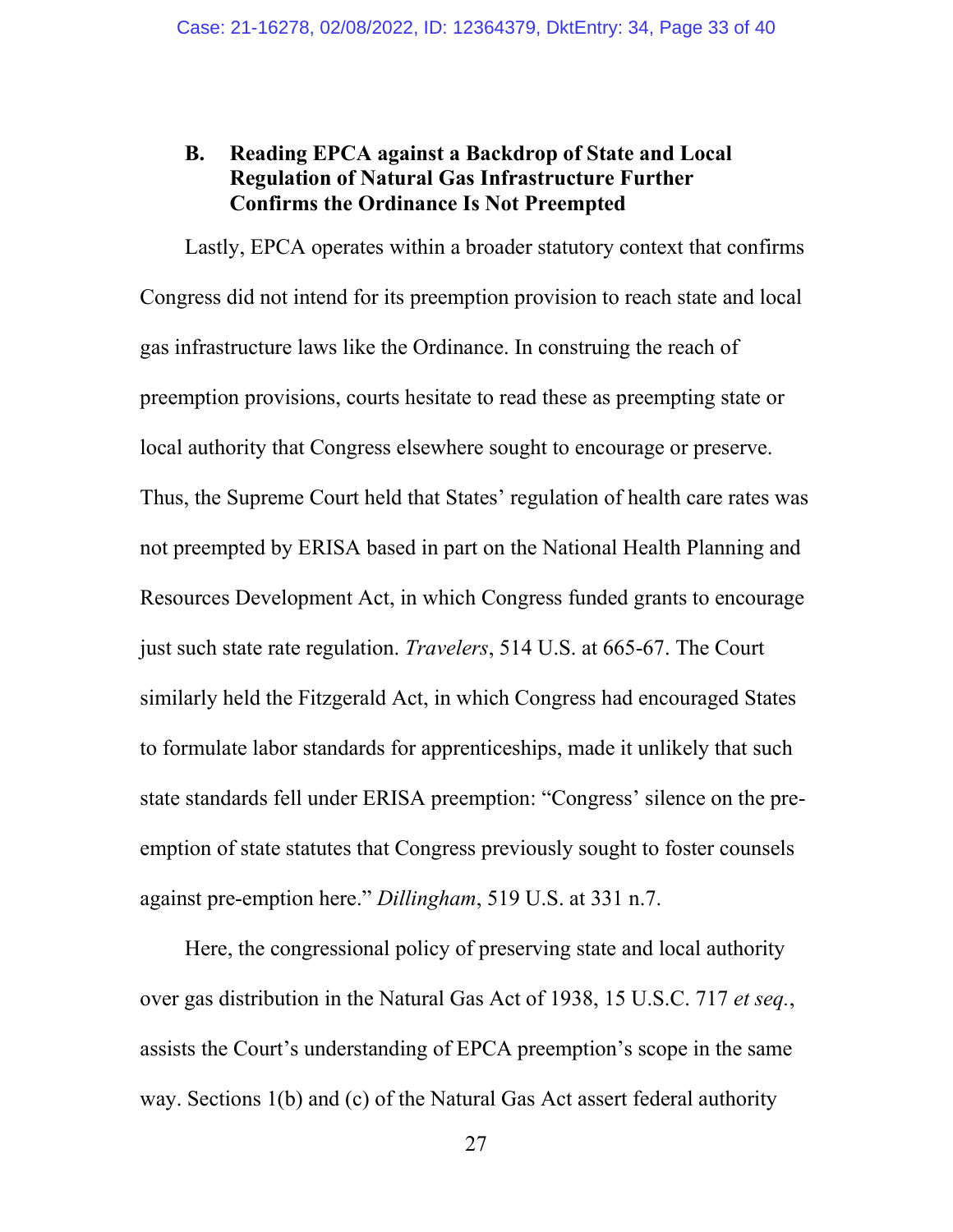over interstate transport of natural gas, but carefully avoid asserting this authority over *intra*state transactions and the local distribution of natural gas. 15 U.S.C. §§ 717(b)-(c). The Natural Gas Act "was drawn with meticulous regard for the continued exercise of state power [over natural gas retail], not to handicap or dilute it in any way." *Panhandle E. Pipe Line Co. v. Pub. Serv. Comm'n of Ind.*, 332 U.S. 507, 517-18 (1974); *see generally* Energy & Envtl. Law Profs.' Amicus Br., at 8-14. The power to regulate distribution infrastructure—the pipes that bring gas into homes and buildings—is precisely the power that Berkeley has exercised in the Ordinance here. As in *Travelers* and *Dillingham*, it would make no sense for Congress, without comment, to curtail the state authority it had so carefully preserved in the Natural Gas Act. True, the Natural Gas Act did not "forevermore disclaim[]" federal regulation of local gas infrastructure, or "create an unassailable, exclusive state right to regulate [local] gas pipes without any federal oversight." AOB at 49-50. But the point is that Congress in the Natural Gas Act expressly recognized state governments' prerogative to regulate in this space, such that it is reasonable to expect that any change in congressional direction would be similarly express. In *Dillingham*, Justice Thomas, writing for a unanimous Court, allowed that "[i]t is not . . . inconceivable for the ERISA Congress to intend the pre-emption of state statutes resulting from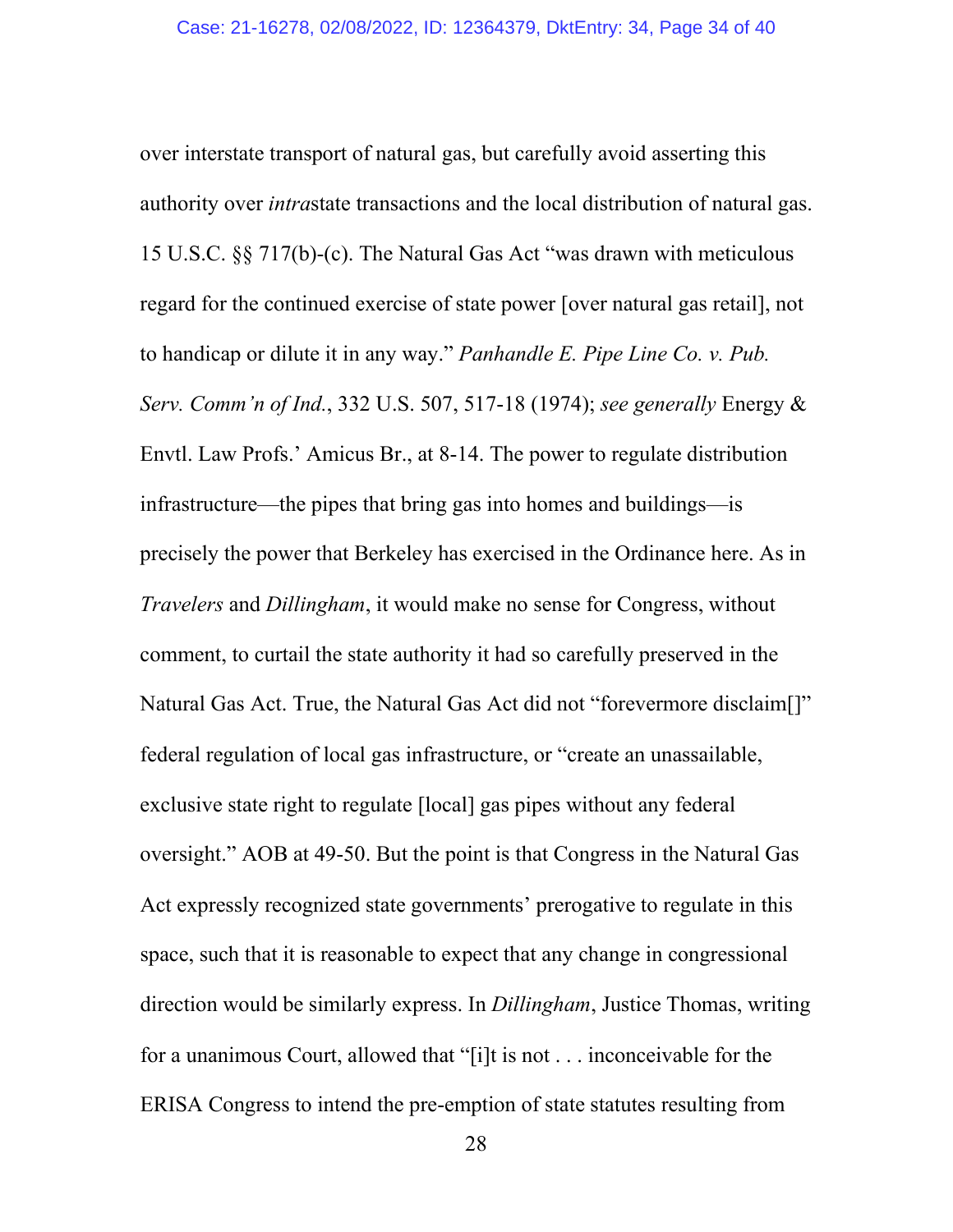the pre-existing Fitzgerald Act"; but the Fitzgerald Act did nonetheless "aid [the Court's] conclusion" that an intent to preempt such state laws was a particularly unlikely inference from ERISA's language. 519 U.S. at 331 n.7. Here, similarly, it is implausible that Congress chose to disturb the federalstate balance it had struck in the Natural Gas Act with EPCA's appliance provisions—which have literally nothing to say about gas pipes. *See Bond v. United States*, 572 U.S. 844, 858 (2014) ("If the Federal Government would radically readjust the balance of state and national authority, those charged with the duty of legislating must be reasonably explicit about it." (cleaned up)).

This conclusion is all the more secure when one views the Natural Gas Act not as a legislative idiosyncrasy, but as Congress's considered effort to reflect the longstanding history of state and municipal gas regulation. *Bond*, 572 U.S. at 857 ("Part of a fair reading of a statutory text is recognizing that Congress legislates against the backdrop' of certain unexpressed presumptions." (cleaned up)). A backdrop of relevant state and local regulation can shed light on Congress's intent, insofar as this history of regulation informs what kinds of actions Congress would understand to concern or relate to a certain subject matter, or not. *See, e.g.*, *Maracich*, 570 U.S. at 61-62 (relying on state regulations of attorneys and ethics rules to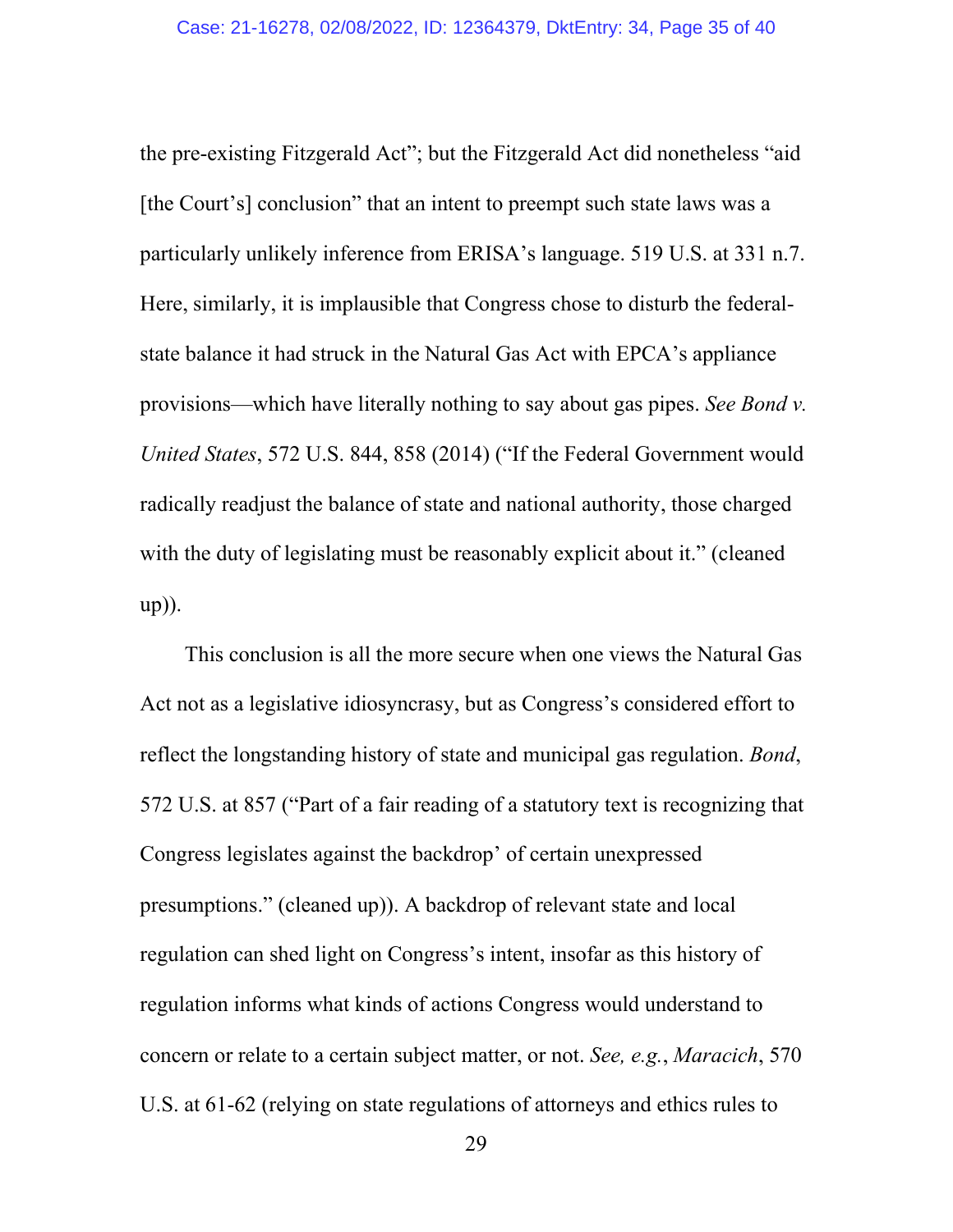#### Case: 21-16278, 02/08/2022, ID: 12364379, DktEntry: 34, Page 36 of 40

hold that, because an attorney's solicitation of clients was a "distinct form of conduct" from litigation, it did not fit within a statutory provision for conduct "in connection with" litigation).

Since well before EPCA's enactment, state and local authorities have regulated the siting, safety, and general policy of installing gas infrastructure in buildings. *See* Energy & Envtl. Law Profs.' Amicus Br. at 13-14; Local Govts. Amicus Br. at 29-33 (citing examples). These state- and locally regulated matters fall far afield from the manufacture or design of energyconserving appliances. This only reinforces the conclusion that what the Ordinance regulates and what EPCA preempts are "distinct forms of conduct." *Maracich*, 570 U.S. at 61-62.

#### **CONCLUSION**

For the foregoing reasons, the Ordinance is not preempted and the Court should affirm the judgment below.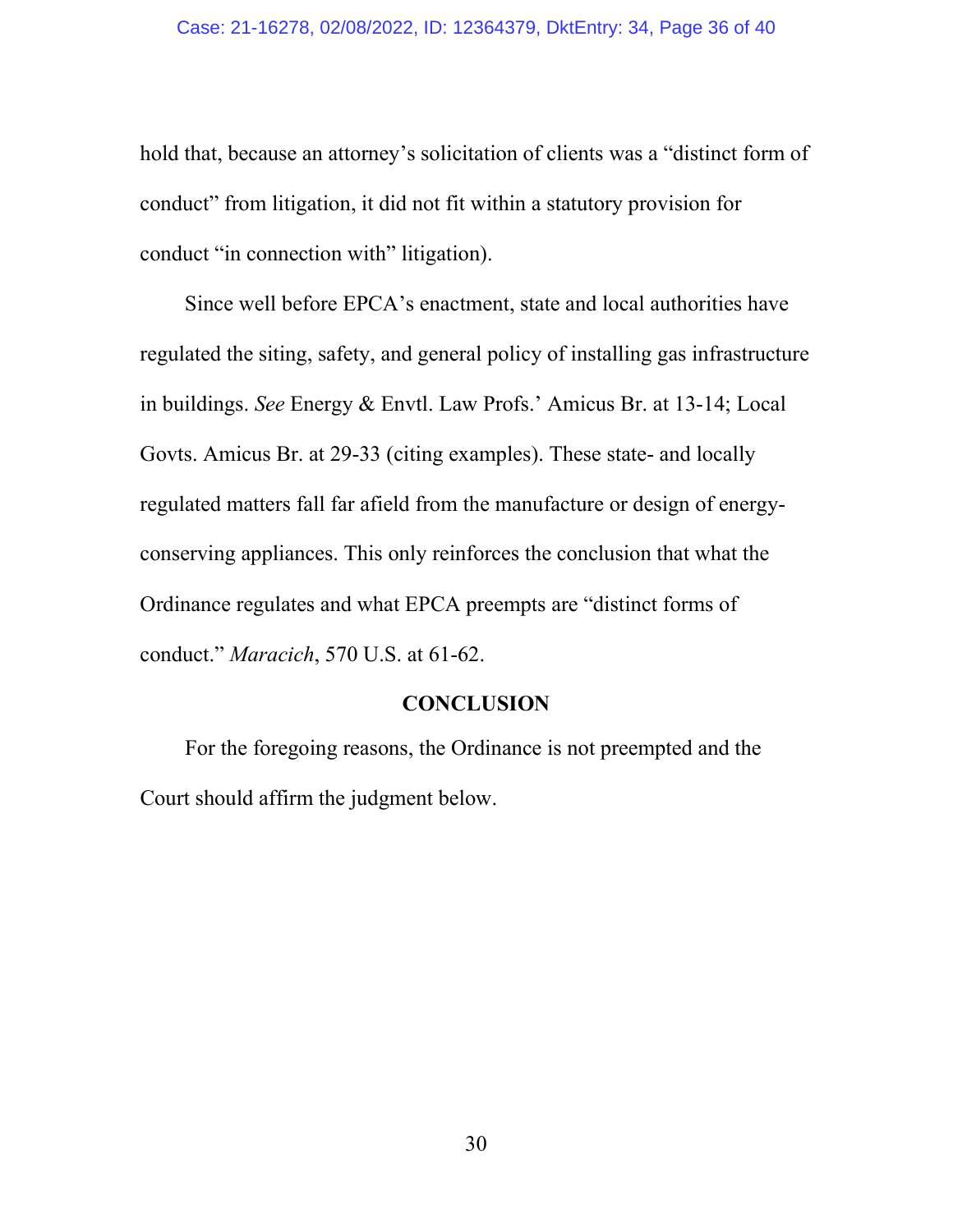Dated: February 8, 2022 Respectfully submitted,

ROB BONTA Attorney General of California ROBERT W. BYRNE EDWARD H. OCHOA Senior Assistant Attorneys General MYUNG J. PARK DAVID A. ZONANA Supervising Deputy Attorneys General

# */s/ Theodore A. McCombs*

SOMERSET PERRY M. ELAINE MECKENSTOCK JONATHAN A. WIENER THEODORE A. MCCOMBS Deputy Attorneys General *Attorneys for State of California*

#### BRIAN E. FROSH

*Attorney General State of Maryland* 200 St. Paul Pl., 20th Fl. Baltimore, MD 21202

#### ANDREW J. BRUCK

*Acting Attorney General State of New Jersey* 25 Market St., 8th Fl. Trenton, NJ 08625

#### MAURA HEALEY

*Attorney General Commonwealth of Massachusetts*  One Ashburton Pl. Boston, MA 02108

### HECTOR BALDERAS *Attorney General State of New Mexico* 408 Galisteo St., Villagra Building Santa Fe, NM 87501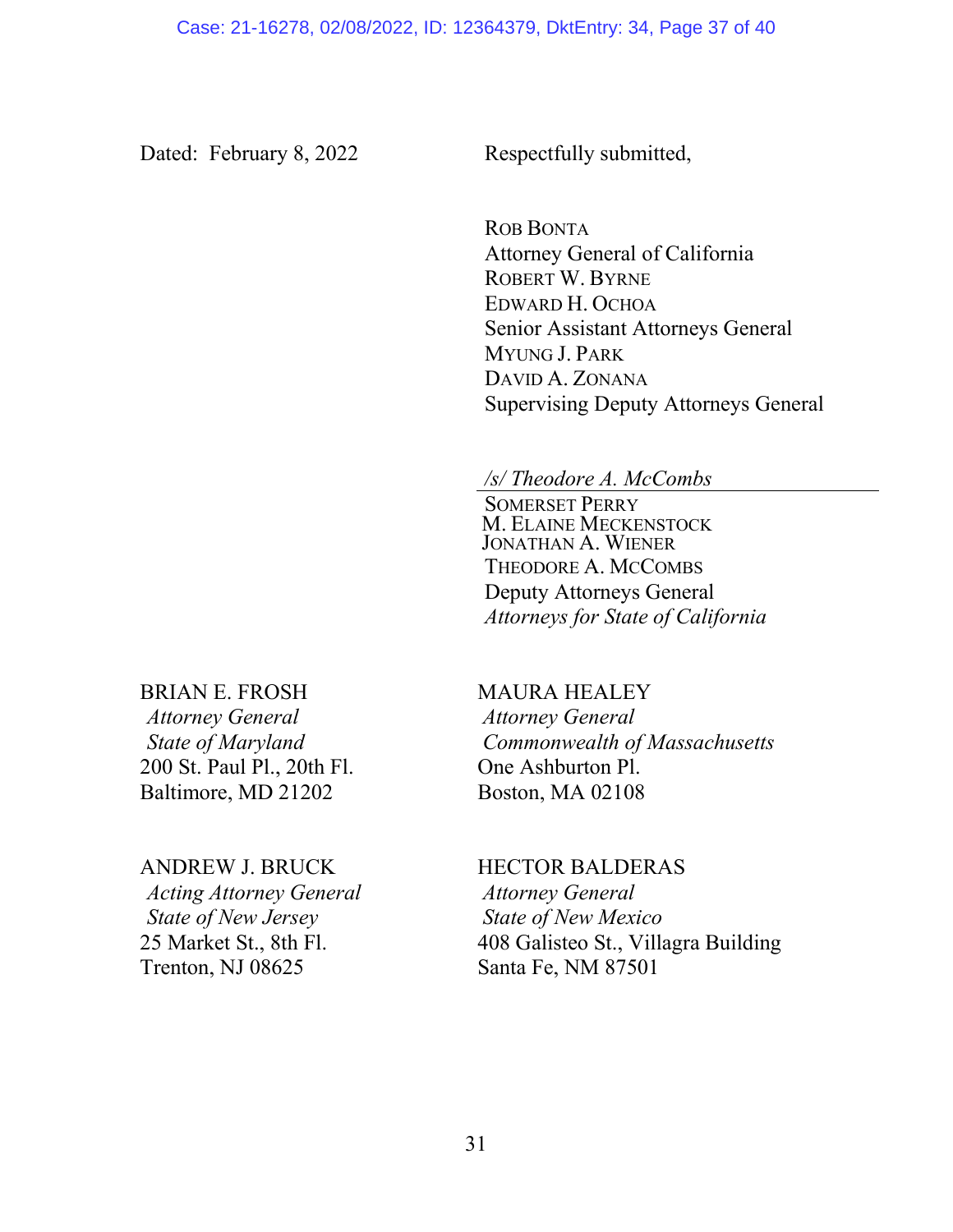## LETITIA JAMES *Attorney General State of New York*  28 Liberty Street New York, NY 1000

#### ROBERT W. FERGUSON

*Attorney General State of Washington* 800 Fifth Ave., Ste. 2000 Seattle, WA 98104

## ELLEN F. ROSENBLUM *Attorney General State of Oregon*  1162 Court St. N.E. Salem, OR 97301

## KARL A. RACINE *Attorney General District of Columbia*  400 Sixth St., N.W. Washington, DC 20001

# GEORGIA PESTANA *Corporation Counsel*

*City of New York*  100 Church St. New York, NY 10007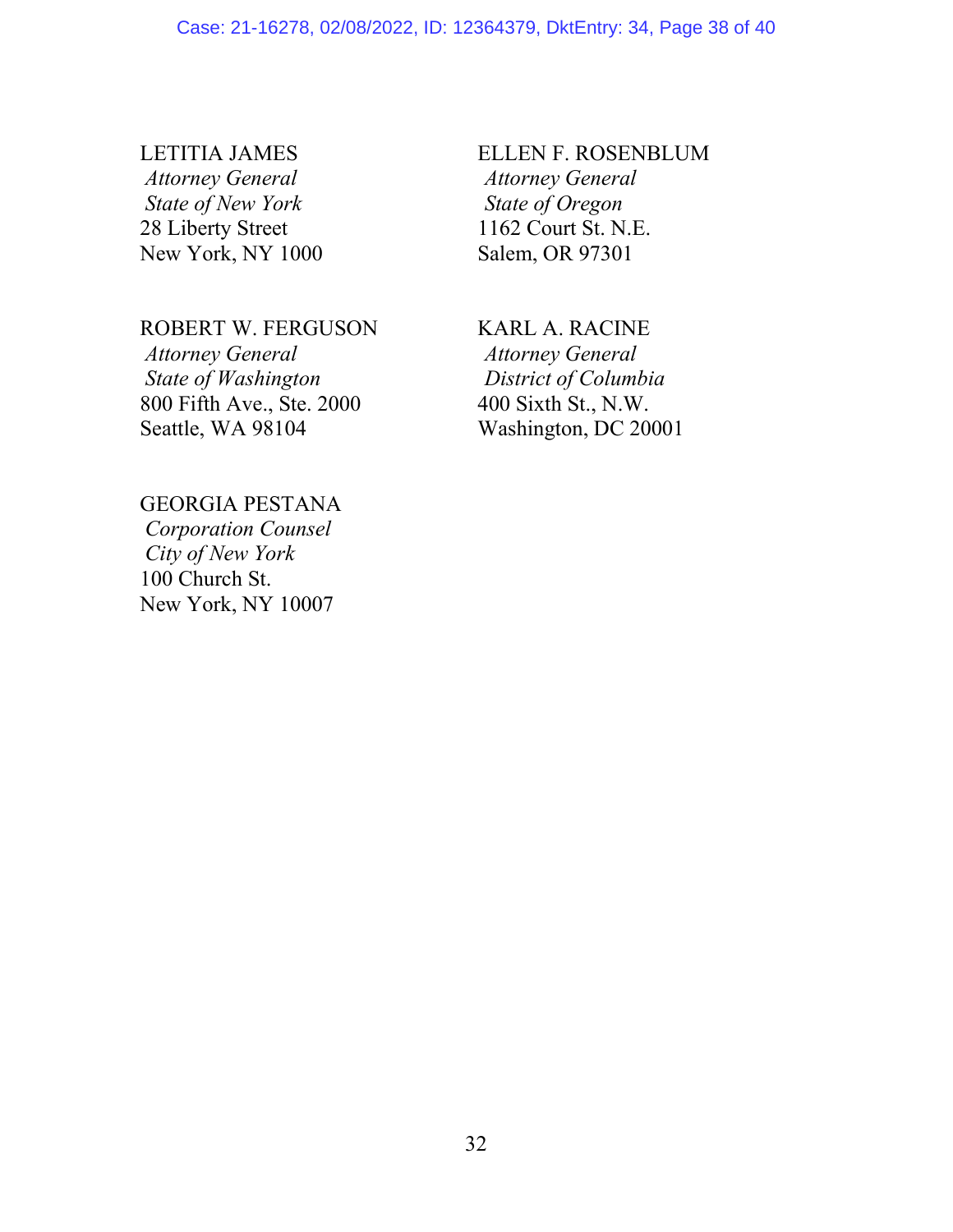# **UNITED STATES COURT OF APPEALS FOR THE NINTH CIRCUIT**

# **Form 8. Certificate of Compliance for Briefs**

**9th Cir. Case Number:** 21-16278

I am the lead counsel for *amici curiae* the State of California et al.

**This brief contains 6,494 words,** excluding the items exempted by Fed. R.

App. P. 32(f). The brief's type size and typeface comply with Fed. R. App. P.

 $32(a)(5)$  and (6).

I certify that this brief *(select only one)*:

[ ] complies with the word limit of Cir. R. 32-1.

[ ] is a **cross-appeal** brief and complies with the word limit of Cir. R. 28.1-1.

[X] is an **amicus** brief and complies with the word limit of Fed. R. App. P. 29(a)(5), Cir. R. 29-2(c)(2), or Cir. R. 29-2(c)(3).

[ ] is for a **death penalty** case and complies with the word limit of Cir. R. 32-4.

[ ] complies with the longer length limit permitted by Cir. R. 32-2(b) because *(select only one)*:

[ ] it is a joint brief submitted by separately represented parties;

[ ] a party or parties are filing a single brief in response to multiple briefs; or

[ ] a party or parties are filing a single brief in response to a longer joint brief.

 $\lceil$  | complies with the length limit designated by court order dated

 $\lceil$  1 is accompanied by a motion to file a longer brief pursuant to Cir. R. 32-2(a).

**Signature** /s/ Theodore McCombs **Date:** February 8, 2022